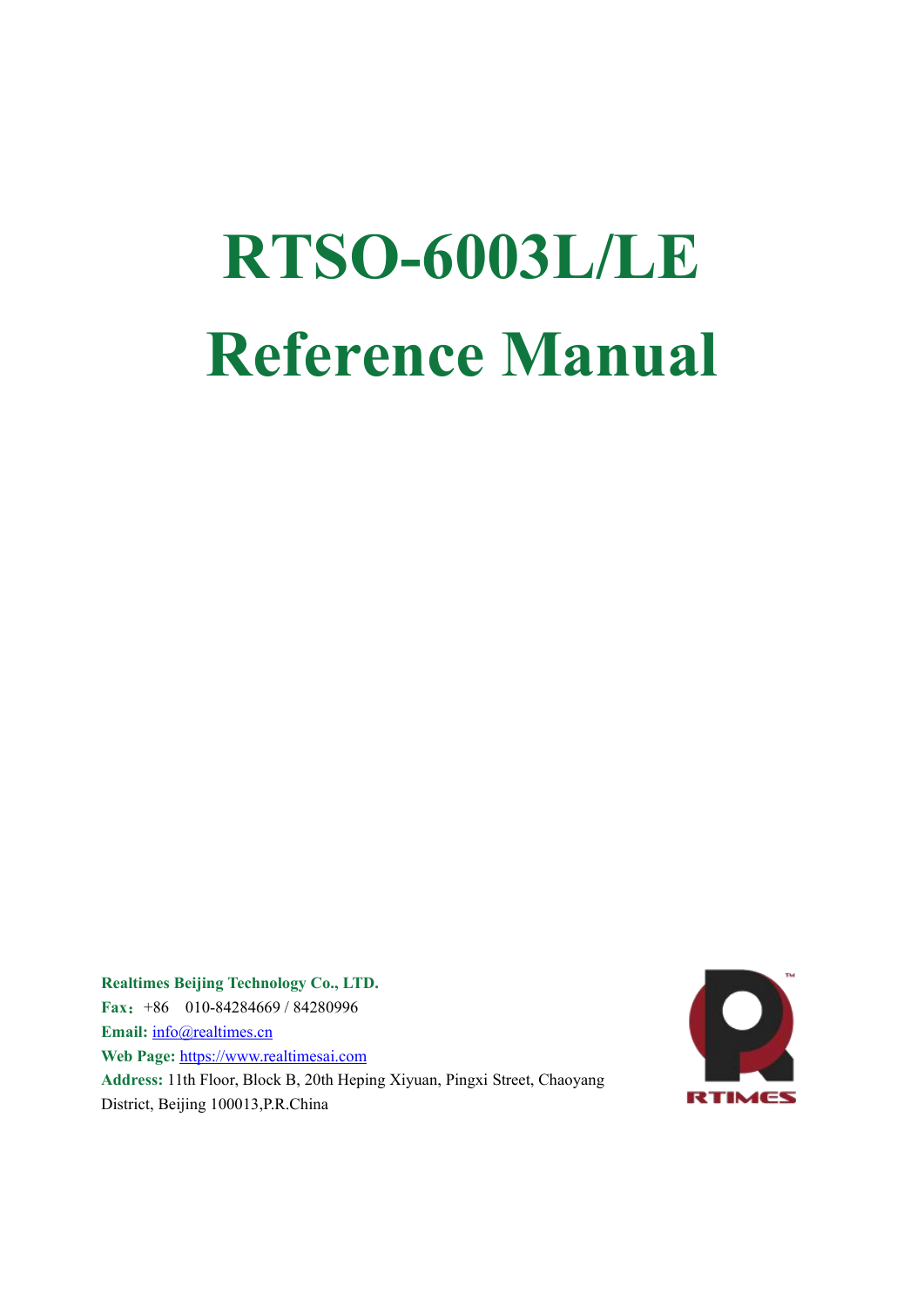

## **Revision History**

| <b>Revision</b> | Date   | <b>Reason for change</b> | Applicable hardware version | <b>Modifier</b> |
|-----------------|--------|--------------------------|-----------------------------|-----------------|
|                 | 2021-6 | Initial release          | V <sub>1</sub><br>-1.1      | <b>RT0086</b>   |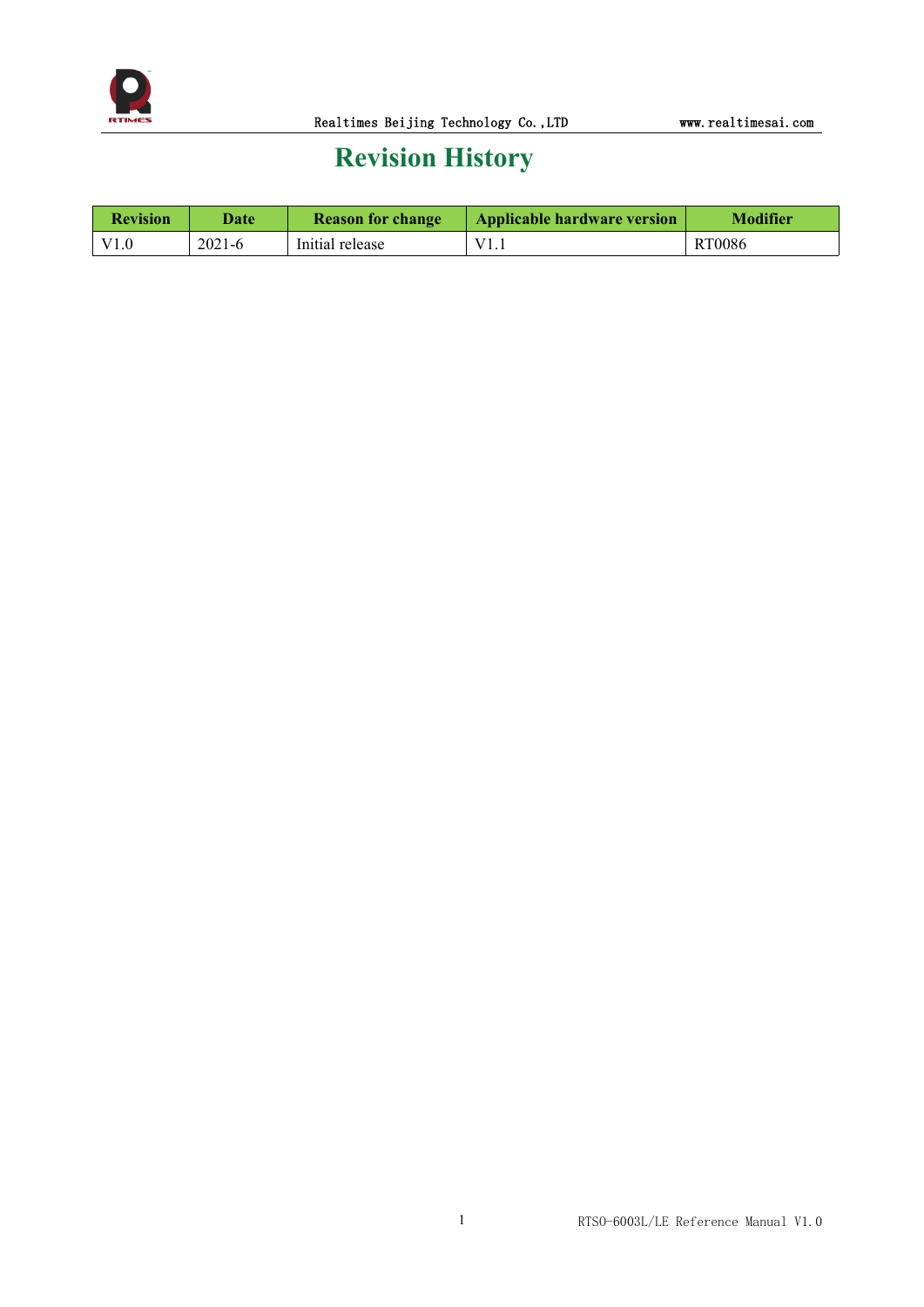



Electronic components and circuits are very sensitive to electrostatic discharge. Although our company designs anti-static protection for the main interfaces on the card when designing circuit board products, it is difficult to achieve anti-static safety protection for all components and circuits. Therefore, it is recommended to observe anti-static safety precautions when handling any circuit board component (including RTSO-6003/E). Anti-static safety protection measures include, but are not limited to the following:

- a) The smart box should be placed in an anti-static bag during transportation and storage, and then the board should not be taken out during installation and deployment.
- b) Before touching the smart box, discharge the static electricity stored in the body: wear a discharge grounding wrist strap.
- c) Operate the smart box only within the safe area of the electrostatic discharge point.
- d) Avoid moving smart boxes in carpeted areas.

## **Precautions and after-sales maintenance**

#### matters needing attention

Before using the product, please read this manual carefully and keep it for future reference:

- ⚫ Please pay attention to and follow all warning and guidance information marked on the product;
- Please use matching power adapter to ensure the stability of voltage and current;
- Please use this product in a cool, dry and clean place;
- ⚫ Do not use this product in cold and hot alternate environment to avoid condensation damage components;
- Do not splash any liquid on the product. Do not use organic solvent or corrosive liquid to clean the product;
- ⚫ Do not use the product in dusty and messy environment. If it is not used for a long time, please pack the product;
- ⚫ Do not use in the environment with excessive vibration, any dropping or knocking may damage the circuit and components;
- ⚫ Do not plug and unplug the core board and peripheral modules when power is on;
- Please do not repair or disassemble the product by yourself. In case of any fault, please contact our company in time for maintenance;
- ⚫ Do not modify or use unauthorized accessories by yourself, and the damage caused will not be warranted;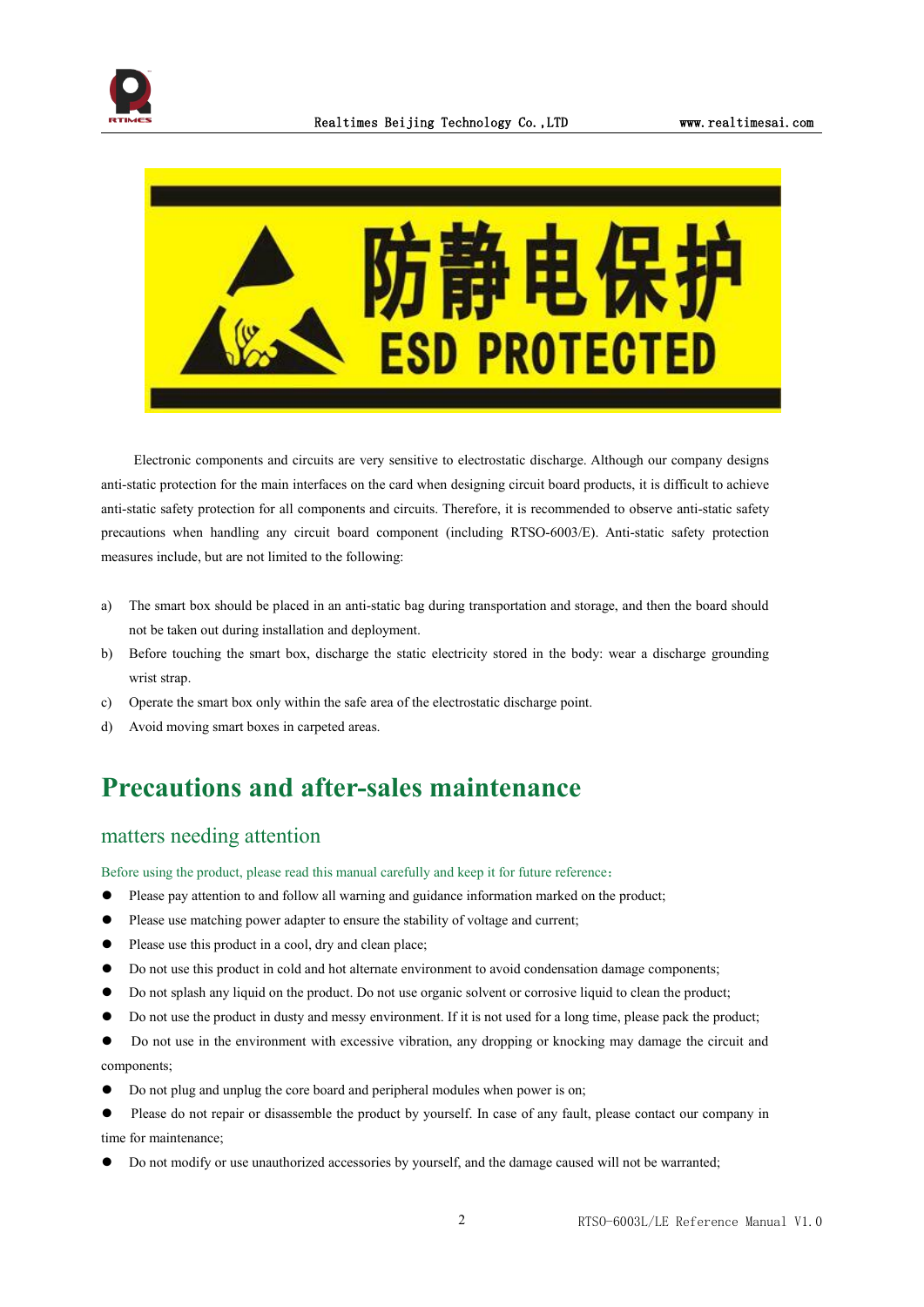

### After sales maintenance

#### 1) Warranty period

- Base plate, core plate : 3 year (non-human damage)
- ⚫ Other peripherals sold by the company:1year(non-human damage)
- 2) Warranty description

⚫ Within 7 days: the product (base plate, core module) is not damaged by human, our company will replace / repair it free of charge, and bear the return freight; (because the core module needs NVIDIA to confirm that it can meet the requirements of repair, it will take a long time, we will coordinate as soon as possible, please forgive for the inconvenience)

● From 7 days to 36 months: the product (base plate, core module) is not damaged by human, our company will repair it free of charge, and bear the return freight; (because the core module needs NVIDIA to confirm that it can meet the requirements of repair, it will take a long time, we will coordinate as soon as possible, please forgive for the inconvenience)

⚫ Artificial damage in more than 3 year or3 year: the product (carrier plate) shall be tested after it is sent to the customer, and the customer shall be informed of whether it can be repaired and the maintenance cost in detail. After reaching an agreement, the product shall be repaired and returned to the customer, and the company shall bear the return freight;

⚫ Starting time: The core module is subject to the original factory delivery time, and the carrier board is subject to the express delivery date;

#### 3) Contact information

Official website: www.realtimesai.com

Taobao website: https://shop340963258.taobao.com/

Address: 11, block B, Heping Xiyuan, Heping West Street, Chaoyang District, Beijing

Attention: RMA

Tel: 010-84284669

Mailing notice: contact with the company's sales department in advance, arrange technical support personnel to check and eliminate errors caused by misoperation as soon as possible, fill in the product after-sale return to factory maintenance form after verification, and send it to rma@realtimes.cn Mail box, please attach the list of items to facilitate verification, so as to avoid loss and loss in the process of express delivery. The company does not receive any delivery

## **Technical support and development customization**

#### 1. Scope of technical support

1) The electrical characteristics and application of the industrial boards and modules of the products released by the company;

- 2) Hardware physical size and related structure diagram and the definition ofline sequence of specific interface;
- 3) Burn verification of all BSP support packages provided by the company;
- 4) The company released the burning environment construction, entry to use;
- 5) The company released a variety of peripheral module driver;
- 6) Fault diagnosis and after-sales service of the company's products;

#### 2. Scope of technical discussion

Due to the wide range of embedded system knowledge and various types of involvement, we can notguarantee that all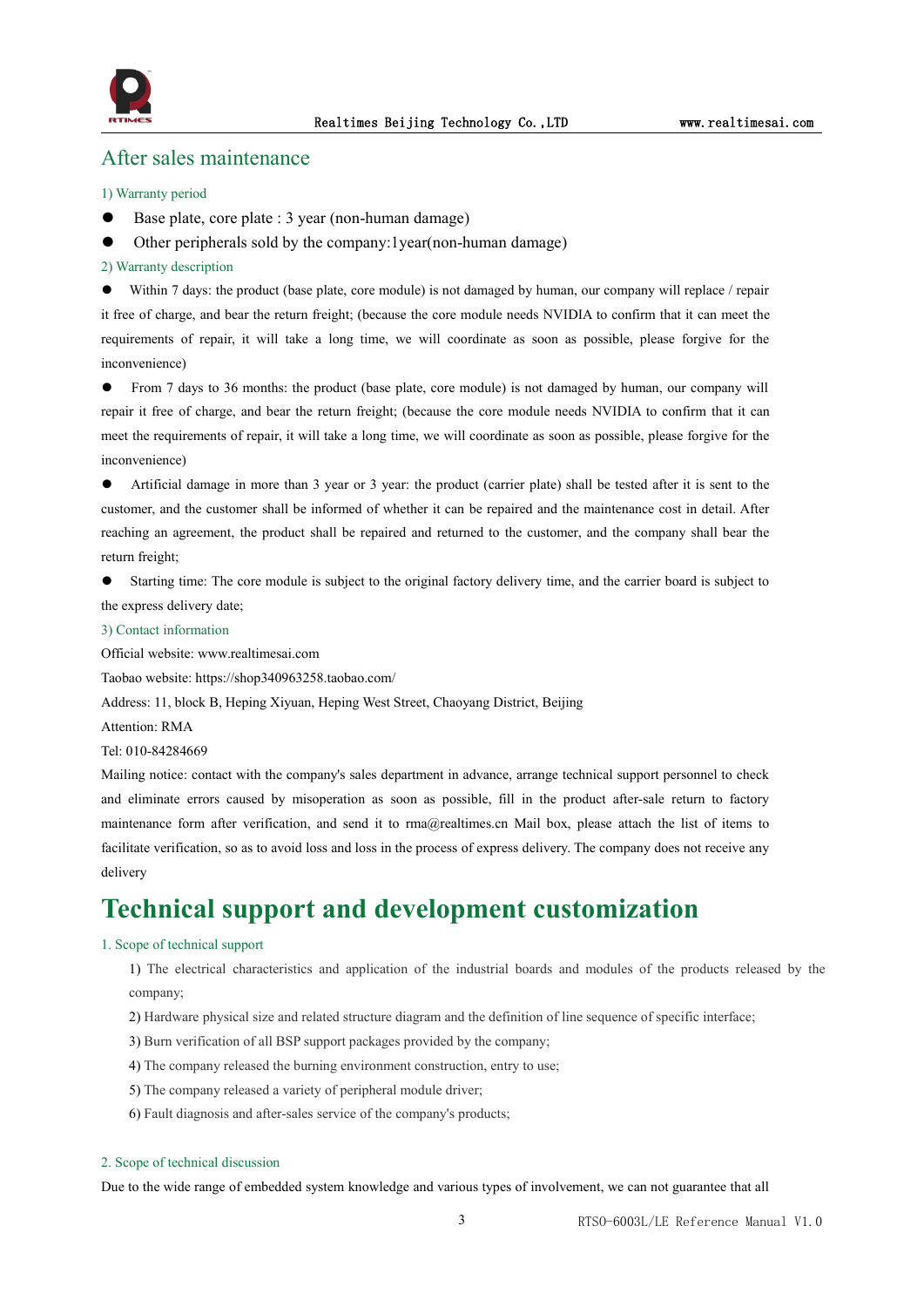

kinds of questions can be answered one by one. The following content is not available for technical support, only suggestions can be provided.

1) Knowledge beyond the course published by our company;

2) Specific software program design;

3) Technical support for industrial carrier not issued by the company;

- 4) All kinds of driving support for industrial carrier board not issued by the company;
- 5) Hardware principle and drive design of peripheral module not issued by our company;

3. Technical support mode

1) Official website oremail questions (recommended): https://www.realtimesai.com/cn/download.html techsupport@realtimes.cn

2) Official Taobao through Alibaba Wangwang consultation: https://shop340963258.taobao.com/

3) Wechat group consultation (wechat Group No. consults Taobao customer service or sales, and Taobao purchase order No. needs to be provided for verification);

- 4) Technical support email: techsupport@realtimes.cn
- 5) Tel: 010-84284669

#### 4. Technical support time

Monday to Friday; 8:30-12:00 am; 1:00-17:30 PM;

The company arranges the rest according to the national legal holidays, during which it may not be able to provide technical support, please send the problem to the technical support email. We will reply to you as soon as possible on weekdays.

#### 5. Complaints and suggestions

If you are not satisfied with us or have suggestions, you can send an email to yu.qin @ realtimes.cn For feedback, please call 010-84284669 for further improvement.

#### 6. Customized development services

The company provides the embedded operating system driver based on NVIDIA Jetson series and the paid customized development service of hardware carrier board to shorten your product development cycle.

Please email the request to  $info@realtimes.cn$ 

## **Data acquisition and subsequent update**

#### 1. Access to information

#### Download on our website

The company's website contains supporting information of its products, including product user manual, NVIDIA Jetson series module data manual, BSP driver support package for carrier board, supporting peripheral driver files, interface test verification method, FAQ, system burning guide, etc.get into www.realtimesai.com , select "data download" in the navigation bar, find the data you need, and click download.

#### 2. Subsequent updates

Updates of subsequent documents, BSP, driver files and other official account will be updated in time. We will pay close attention to our developments in order to ensure that your information is up to date. We will push through WeChat public.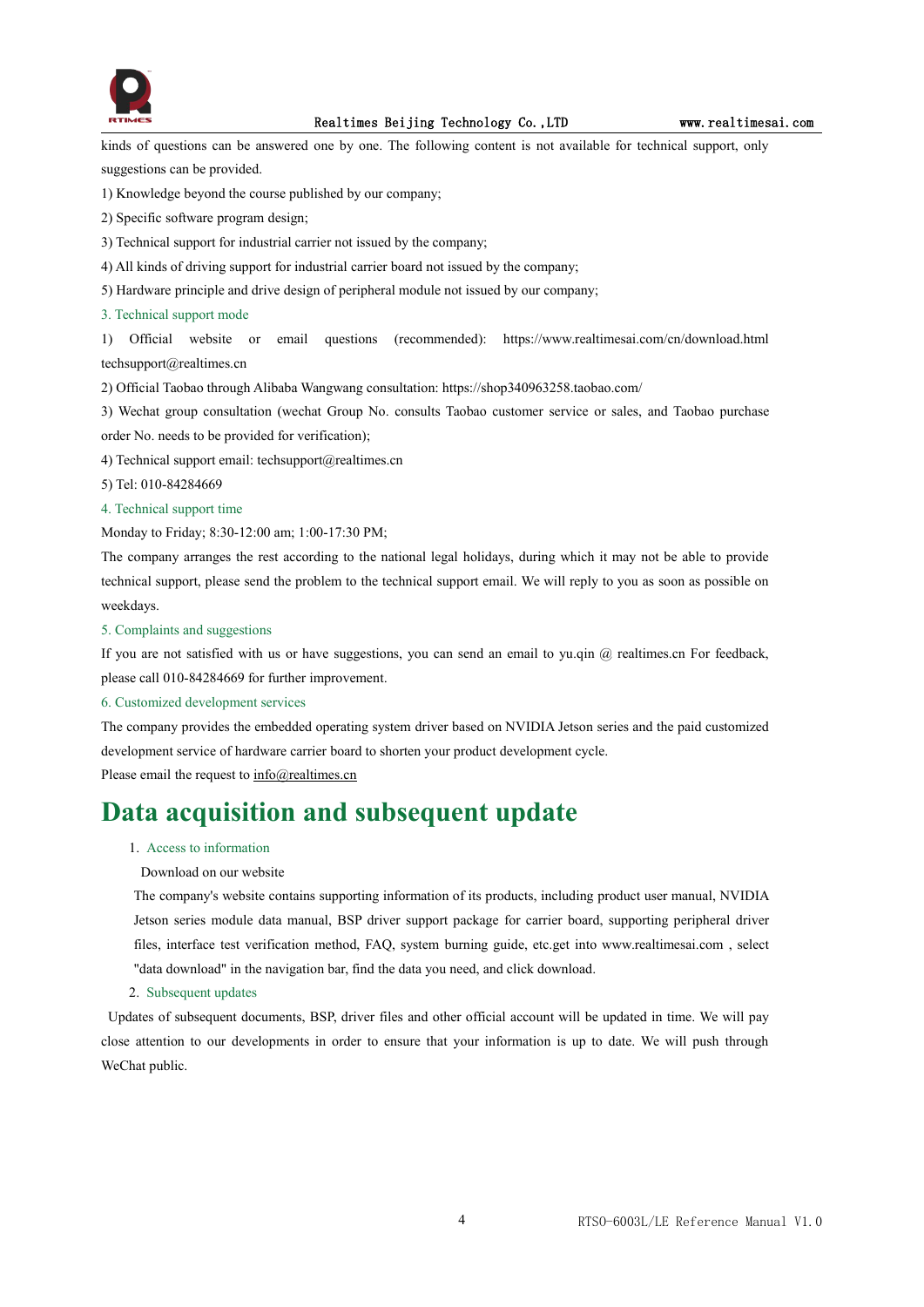

#### Catalogue

| 4.5  |  |
|------|--|
|      |  |
|      |  |
|      |  |
|      |  |
|      |  |
| 4.11 |  |
|      |  |
|      |  |
|      |  |
|      |  |
|      |  |
|      |  |
|      |  |
|      |  |
|      |  |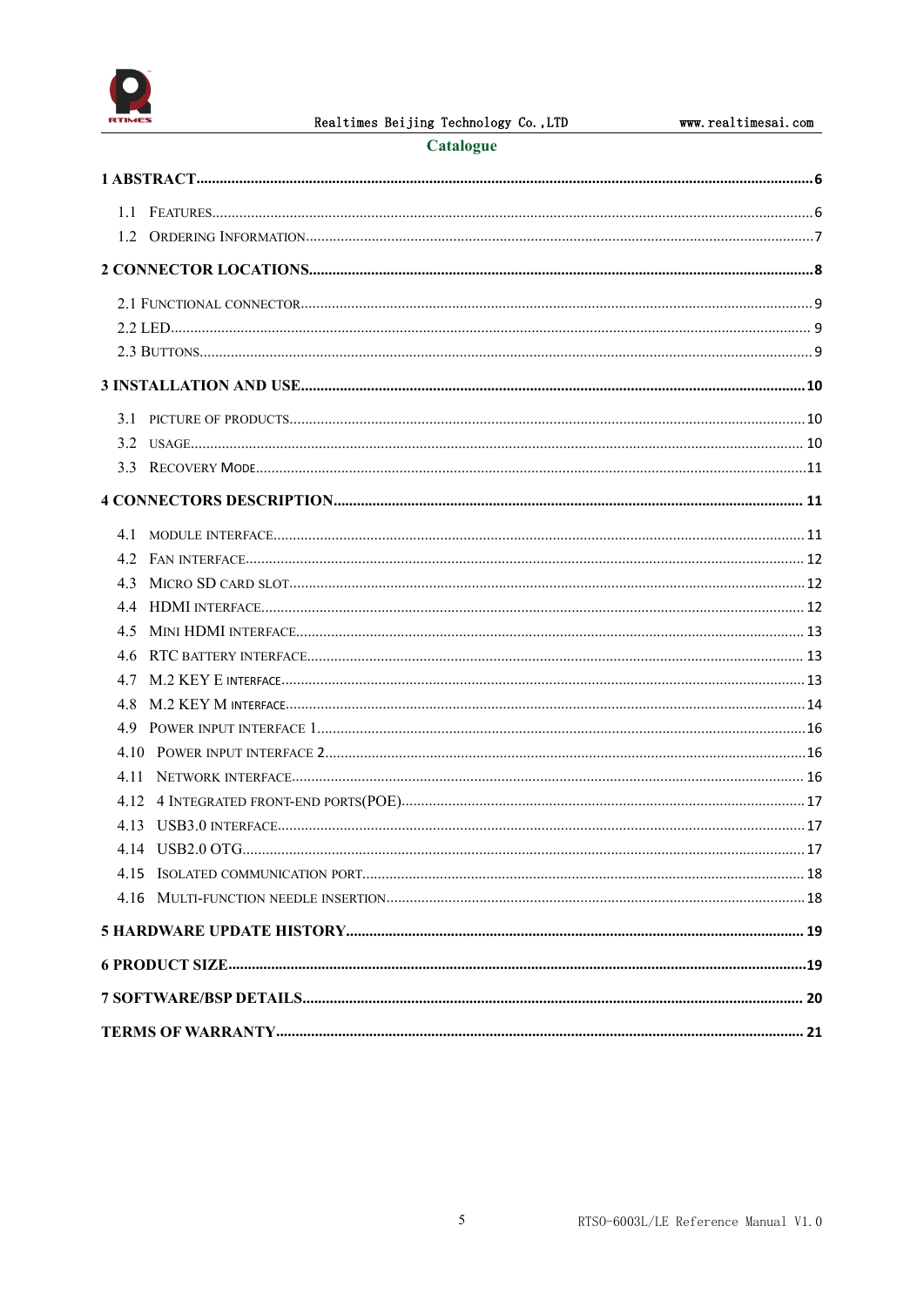

## <span id="page-6-0"></span>**1 Abstract**

NVIDIA Jetson Nano/Xavier NX/TX2 NX module is a processor suitable for machine deep learning launched by NVIDIA. It has powerful computing power and the module area is only the size of a credit card. The RTSO-6003L/LE carrier board is for Nano/Xavier NX. /TX2 NX industrial-grade carrier board, rich in interfaces, low power consumption, high security level, can meet all kinds of harsh conditions. Provides the RTS-Linux4Tegra software support package for the new era of Ruitai; it is mainly aimed at the fast-growing artificial intelligence market in recent years, such as unmanned aerial vehicles and autonomous driving systems, which have relatively broad application prospects.

#### <span id="page-6-1"></span>**1.1 Features**

- $\triangleright$  Compatible with Nvidia Jetson Nano/Xavier NX/TX2 NX modules
- $\triangleright$  1x USB3.0 Type-A, support USB3.0 signal, Supply 1A output current
- $\geq 1x$  Micro USB2.0 OTG, support USB host and USB device mode, Supply 1A output current
- $\triangleright$  1x Gigabit Ethernet (10/100/1000Mbps Adaptive; Native for Nano/Xavier NX interface)
- $\triangleright$  4x Gigabit Ethernet (POE 802.3 af/at PSE)
- $\triangleright$  1x RTC battery interface
- $\geq 1x$  HDMI 2.0 interface
- $\geq$  1x Mini HDMI 2.0 interface
- $\triangleright$  1x EMMC(128G)(6003LE)
- $\triangleright$  1x TF card slot(6003L)
- $\triangleright$  1x High speed connector (MIPI)
- $\geq$  1x M.2 KEY M 2280 interface
- $\geq$  1x M.2 KEY E 2230 interface
- $\triangleright$  1x FAN interface
- $\triangleright$  1x Isolated communication port (485, CAN, 4 x I/O)
- $\geq 1x$  Multi-function needle insertion
- $\triangleright$  Dimensions: 150mmx94mmx28mm
- $\triangleright$  Power Requirements: +12V
- Environmental:-20℃—+60℃
- $\triangleright$  Weight: 165g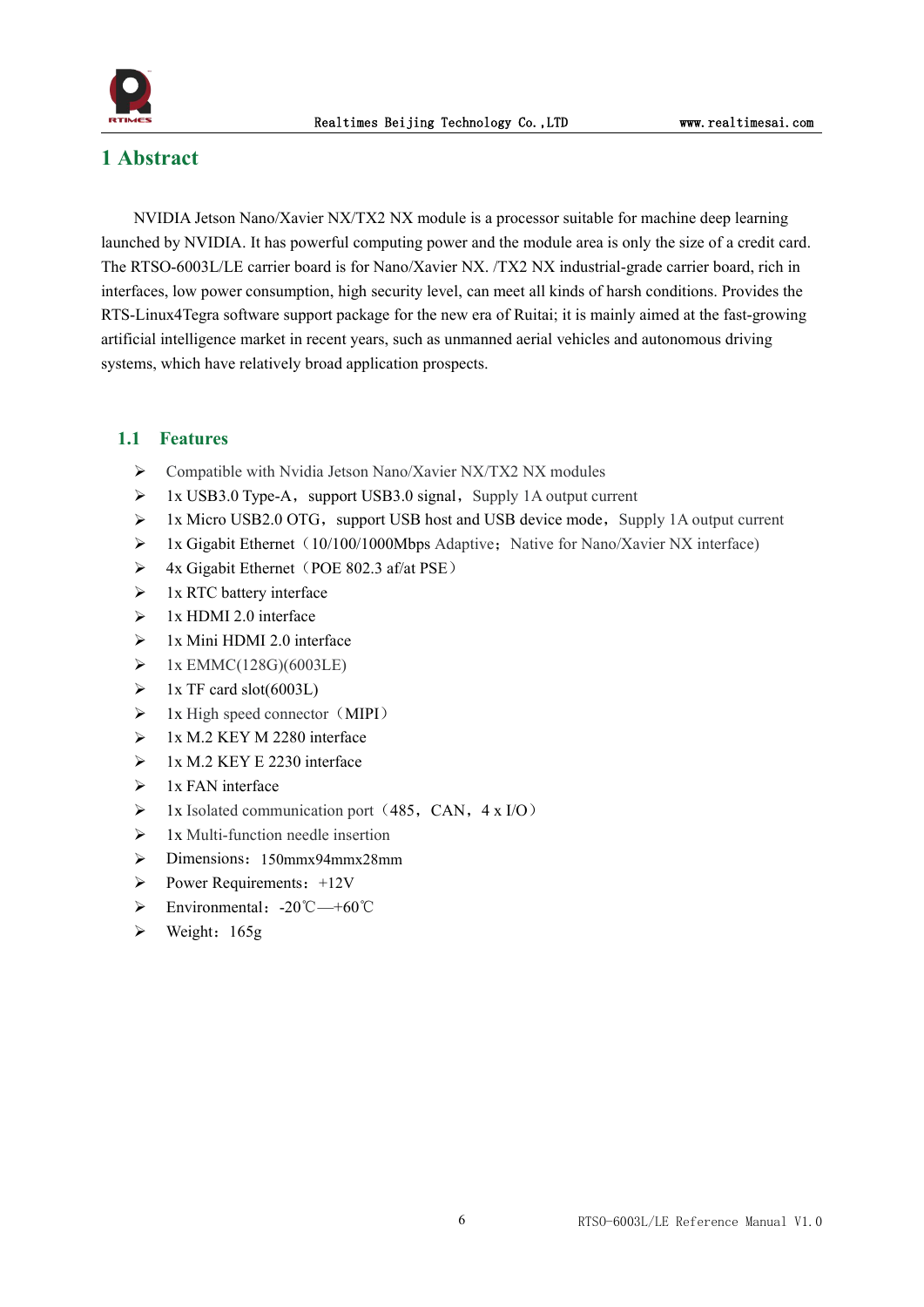

## <span id="page-7-0"></span>**1.2 Ordering Information**

| <b>Model Options</b> | <b>Description</b>                                                   |  |  |  |
|----------------------|----------------------------------------------------------------------|--|--|--|
|                      | Support NANO/XavierNX/TX2 NX module, 5 x GbE, 4 x GPIO               |  |  |  |
|                      | $(2 X isolated input, 2 X isolated output), 1 x RS-485 (isolation),$ |  |  |  |
| <b>RTSO-6003L</b>    | 1 x CAN (isolation), 2 x UART (3.3V)), 2 x I2C (3.3V), 2 x SPI       |  |  |  |
|                      | (3.3V), 1 x USB3.0, 1 x USB OTG, 1 x HDMI, 1 x Mini HDMI,            |  |  |  |
|                      | 1 x microSD, 1 x M.2 KEY M, 1 x M.2 KEY E, providing                 |  |  |  |
|                      | Ruitai new era RTS Linux4Tegra software support package              |  |  |  |
|                      | Support NANO/XavierNX/TX2 NX module, 5 x GbE, 4 x GPIO               |  |  |  |
|                      | $(2 X isolated input, 2 X isolated output), 1 x RS-485 (isolation),$ |  |  |  |
|                      | 1 x CAN (isolation), 2 x UART (3.3V)), 2 x I2C (3.3V), 2 x SPI       |  |  |  |
| RTSO-6003LE          | (3.3V), 1 x USB3.0, 1 x USB OTG, 1 x HDMI, 1 x Mini HDMI,            |  |  |  |
|                      | 128GB eMMC, 1 x M.2 KEY M, 1 x M.2 KEY E, providing                  |  |  |  |
|                      | Ruitai new era RTS Linux4Tegra software support package              |  |  |  |
| RTSV-6902 (Optional) | M.2 video capture card, RTSV-6902 (dual-channel SDI video            |  |  |  |
| RTSV-6904 (Optional) | input), RTSV-6904 (four-channel SDI video input)                     |  |  |  |

#### **Order online**

<https://shop340963258.taobao.com> <https://mall.jd.com/index-824786.html>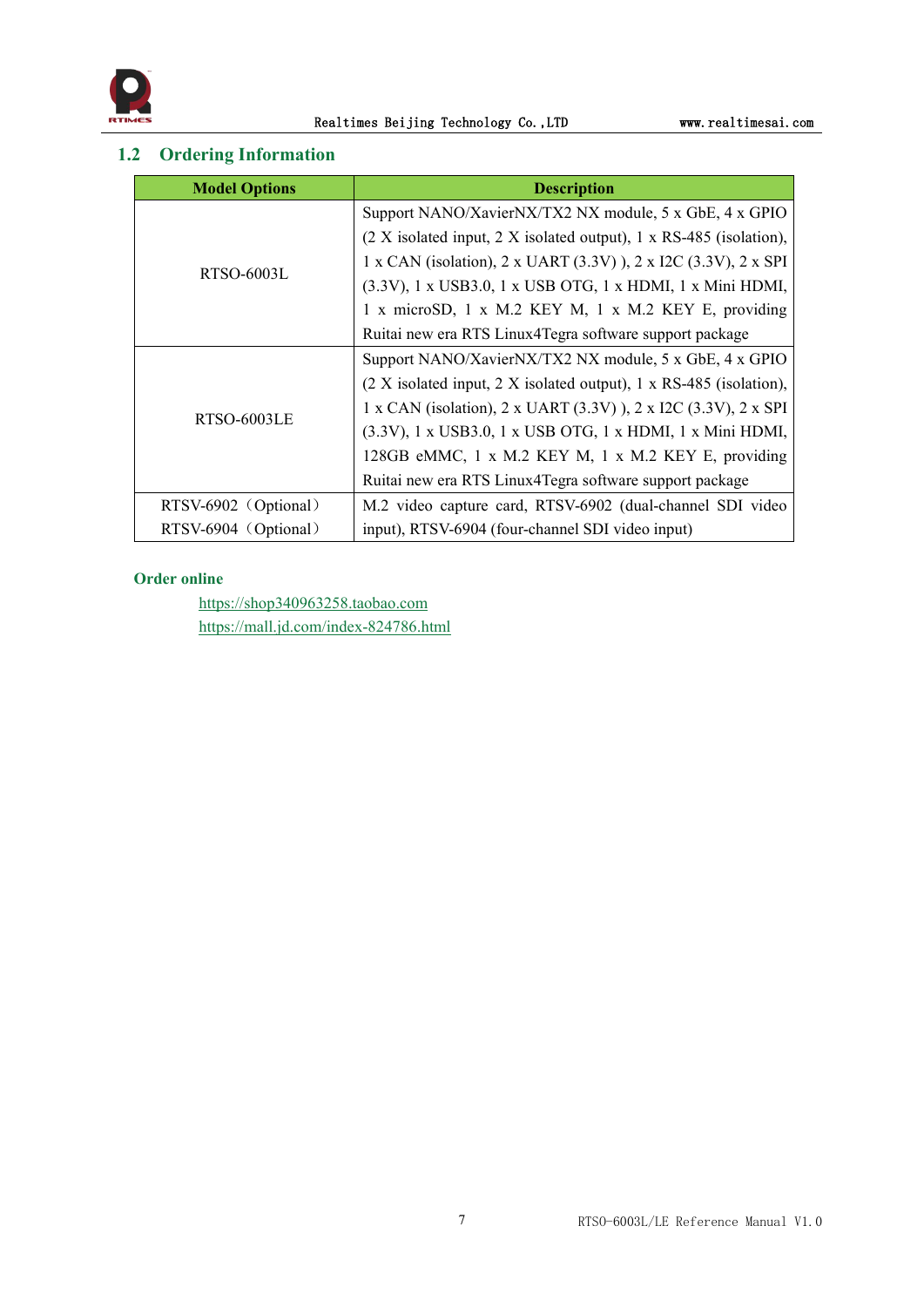

## <span id="page-8-0"></span>**2 Connector Locations**



RTSO-6003L Bottom side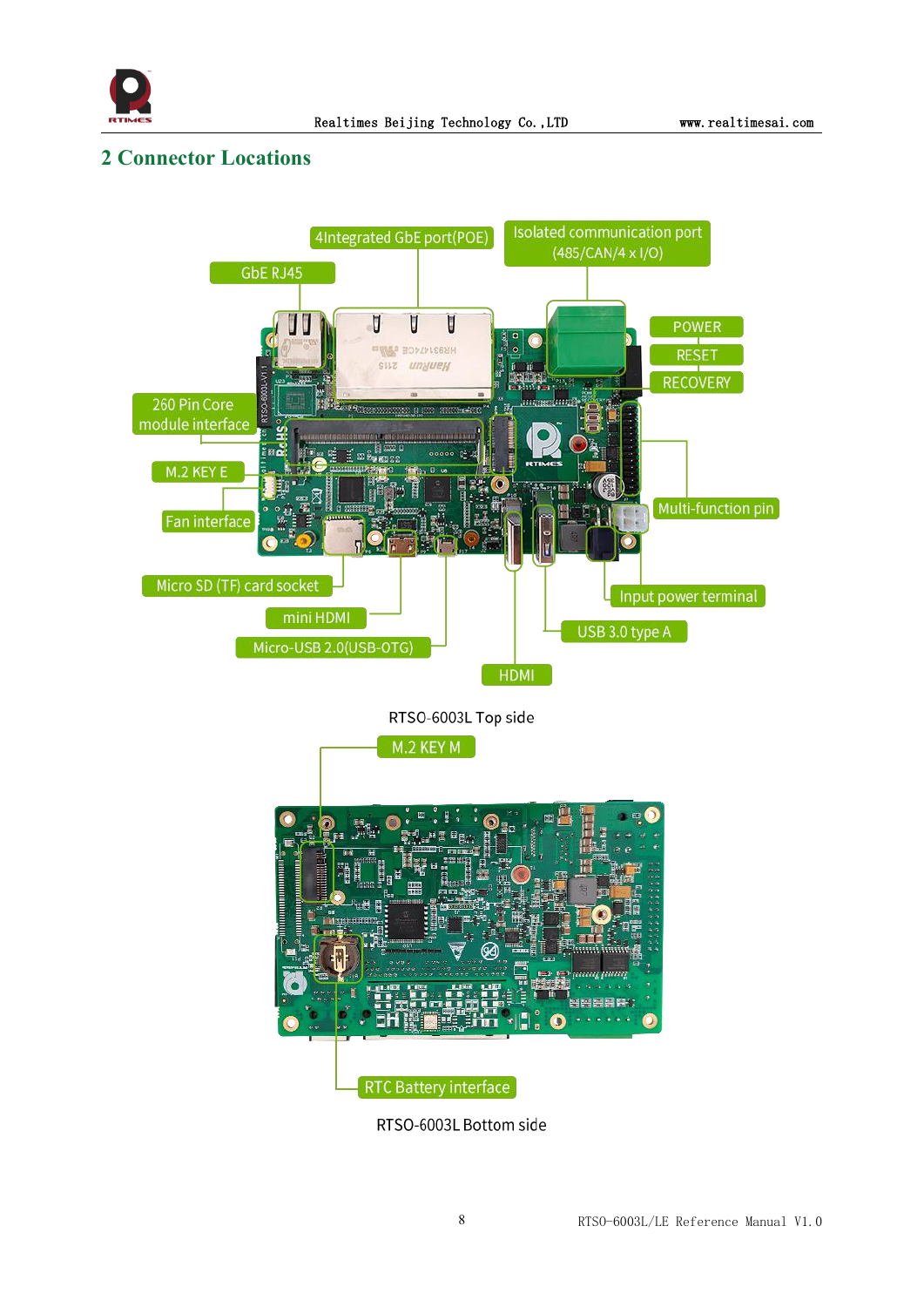

## <span id="page-9-0"></span>**2.1 Functional connector**

| <b>Mandatory Sign</b>             | <b>Functional Description</b>                         |
|-----------------------------------|-------------------------------------------------------|
| P <sub>14</sub>                   | FAN interface                                         |
| P <sub>1</sub>                    | 260 Pin SO-DIMM, Used to connect to the NVIDIA Jetson |
|                                   | Nano/Xavier NX/TX2 NX core module                     |
| B <sub>T1</sub>                   | RTC battery interface                                 |
| P <sub>6</sub>                    | Micro SD (TF) card slot                               |
| P <sub>2</sub>                    | M.2 KEY M interface                                   |
| P <sub>3</sub>                    | M.2 KEY E interface                                   |
| P <sub>9</sub>                    | Mini HDMI Display interface                           |
| P <sub>17</sub>                   | Micro-USB 2.0 (USB-OTG) interface                     |
| P <sub>10</sub>                   | HDMI Display interface                                |
| P <sub>18</sub>                   | USB3.0 type A interface                               |
| P <sub>15</sub> , P <sub>16</sub> | Input power terminal                                  |
| P <sub>12</sub>                   | Multi-function needle insertion                       |
| P <sub>13</sub>                   | Isolated communication port (485, CAN, 4x I/O)        |
| P4                                | Four integrated gigabit network port(POE)             |
| P7                                | RJ45 Gigabit Ethernet                                 |

## <span id="page-9-1"></span>**2.2 LED**

| <b>Mandatory Sign</b> | <b>Functional Description</b>            |
|-----------------------|------------------------------------------|
| D43                   | 12V Power light                          |
| D14                   | POE Power light                          |
| D40                   | 3.3V Power light                         |
| D <sub>2</sub>        | M.2 KEY M working station indicator      |
| D37                   | Indicator light for board running status |
| D3,D4                 | M.2 KEY E working station indicator      |

## <span id="page-9-2"></span>**2.3 Buttons**

| <b>Mandatory Sign</b> | <b>Functional Description</b>                                   |  |  |  |
|-----------------------|-----------------------------------------------------------------|--|--|--|
| SW <sub>1</sub>       | The POWER button is used for system shutdown and POWER on       |  |  |  |
|                       | after soft shutdown                                             |  |  |  |
| SW2                   | The RESET button is used to restart the core module             |  |  |  |
| SW <sub>3</sub>       | The RECOVERY button to enable the core module to enter recovery |  |  |  |
|                       | mode                                                            |  |  |  |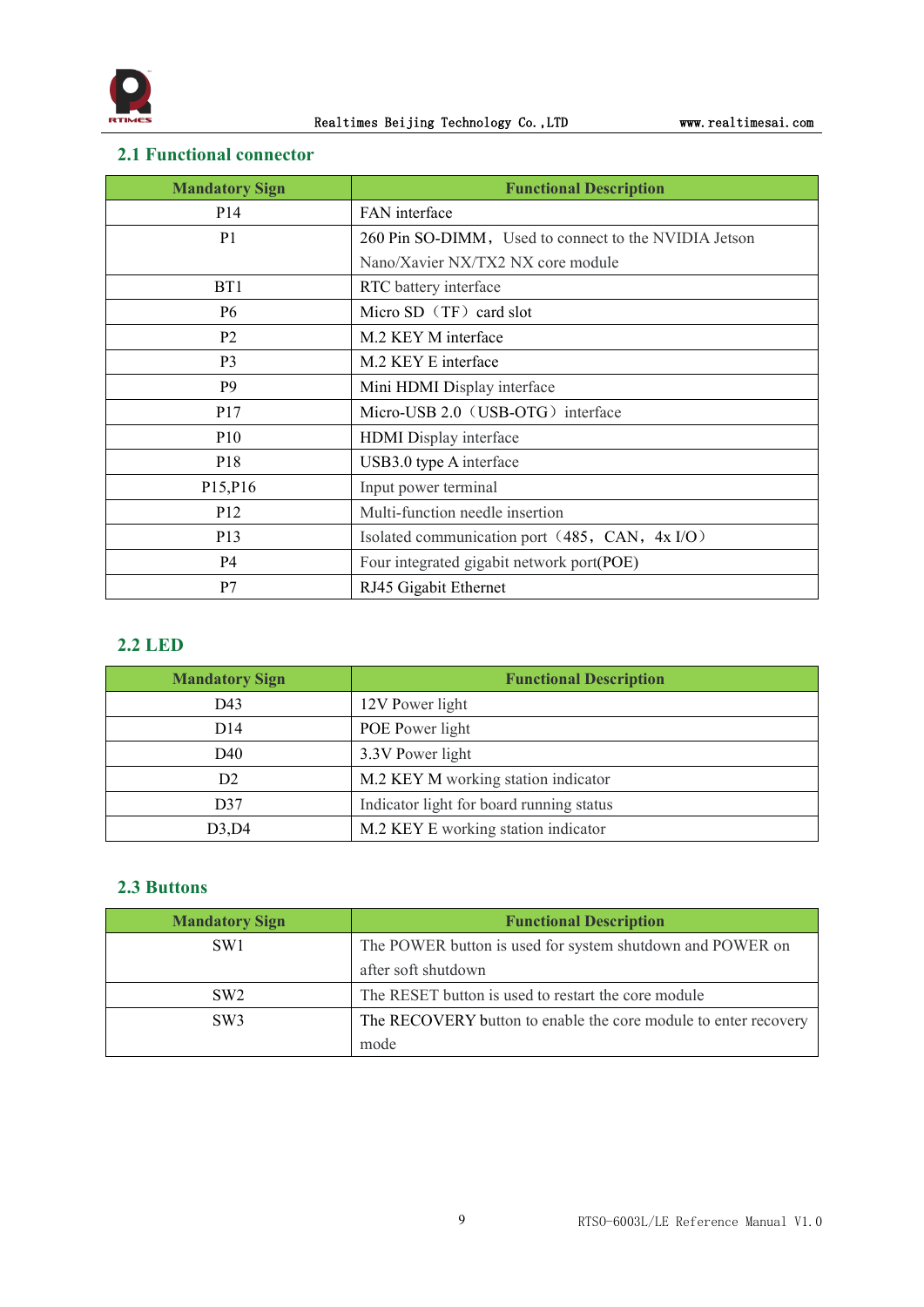

#### <span id="page-10-0"></span>**3 Installation and use**

#### <span id="page-10-1"></span>**3.1 picture of products**



#### <span id="page-10-2"></span>**3.2 usage**

Before using the RTSO-6003L/LE carrier board, you must confirm that the Jetson Nano/Xavier NX/TX2 NX core module is installed with the realtimes BSP operating system. For the installation of the operating system and jetpack, please refer to the Jetson [Nano/Xavier](https://www.realtimesai.com/en/help.html) NX/TX2 NX system instruction manual (Ruitai Cloud Disk/Help Document).

Power description:

RTSO-6003L/LE carrier board and Jetson Nano/Xavier NX/TX2 NX module equipment require +12V power supply. Connect the 12V power supply (optional) provided by Realtimes to the power socket [P15/P16] of the carrier board.

a) Ensure that the voltage of all external systems is turned off

b) Install the Nano/Xavier NX/TX2 NX core module on the 260 Pin SO-DIMM connector. Please pay attention to the alignment between the connectors during the installation process, and install the fixing screws at the same time.

c) Install the necessary external cables. (Such as: the display cable connected to the HDMI monitor, the power input cable for supplying power to the system, the USB cable connecting the keyboard and mouse...)

d)Connect the power cord to the power source.

e) RTSO-6003L/LE adopts automatic/manual power-on design, turn on the power, and the system starts to work.

f) For a system without a protective enclosure, after the system is powered on, please avoid moving the entire system, and it is strictly forbidden to touch the circuit board and its electronic components with your body.

Jetson Nano/Xavier NX/TX2 NX modules are designed to optimize power efficiency and support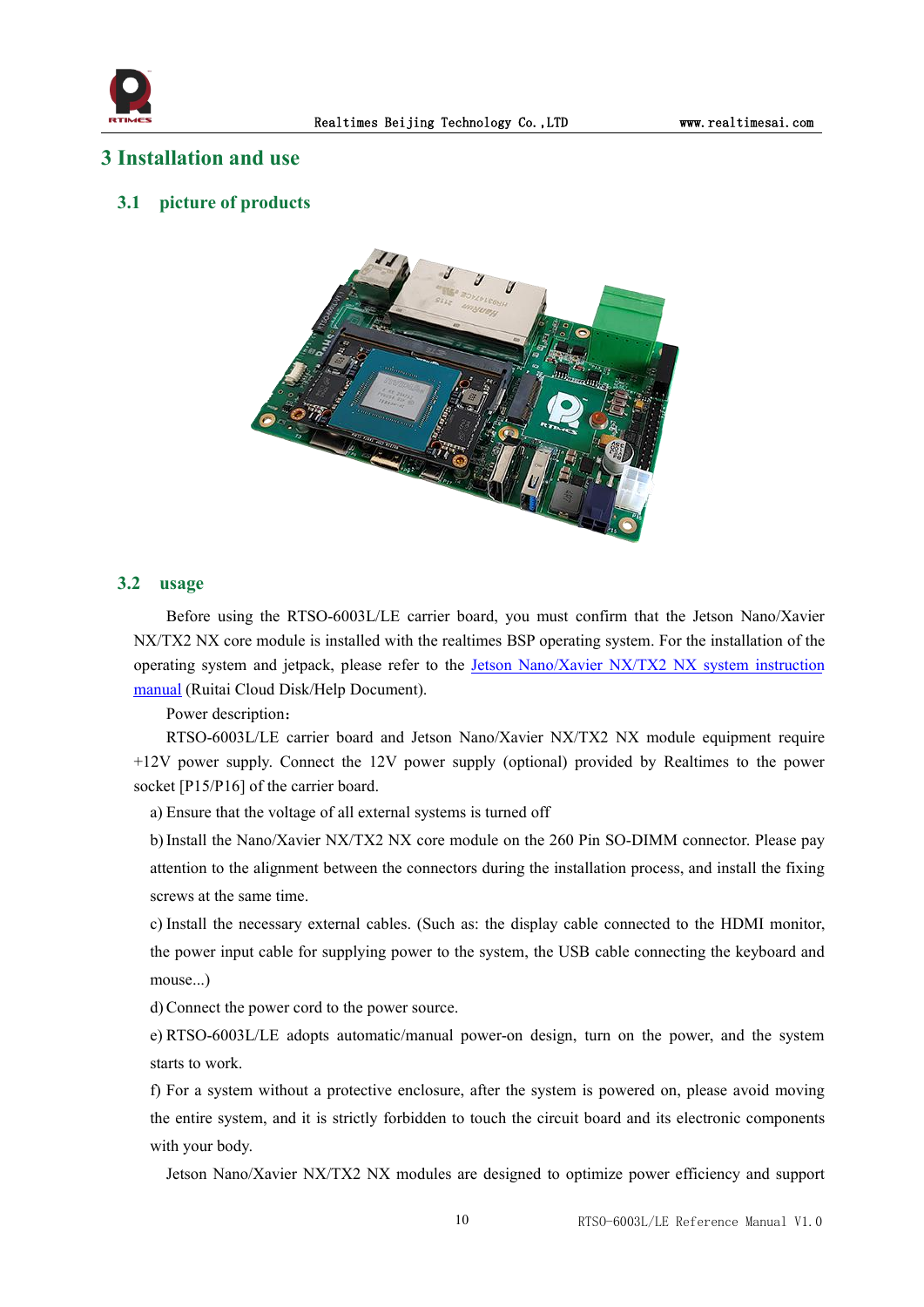

#### Realtimes Beijing Technology Co., LTD www.realtimesai.com

multiple power modes. These power modes limit the power consumption of the module to around 5W or 10W or 15W by limiting the GPU and CPU frequency and the number of online CPU cores to a pre-approved level. For detailed information and settings of the power mode, you can view the help document Jetson platform working mode settings and [tegrastats](http://yun.realtimes.cn/) status query.

#### <span id="page-11-0"></span>**3.3 Recovery Mode**

Jetson Nano/Xavier NX/TX2 NX core module can work in normal mode and Recovery mode. File system update, kernel update, boot loader update, BCT update and other operations can be performed in Recovery mode.

- The steps to enter the Recovery mode are as follows:
- 
- a)Turn off the power supply to the system.<br>b)Use USB cable to connect RTSO-6003L/LE's OTG-USB port (P17) with Jetson to develop host USB port.
- c)Press and hold the RECOVERY button to supply power to the system. The power supply should be maintained for more than 3 seconds, and then release the RECOVERY button.

d)The system enters the Recovery mode, and subsequent operations can be carried out at this point.

## <span id="page-11-1"></span>**4 Connectors Description**

#### <span id="page-11-2"></span>**4.1 module interface**

| <b>Function</b> | Connect to the NVIDIA Jetson Nano/Xavier NX/TX2 NX core         |  |
|-----------------|-----------------------------------------------------------------|--|
|                 | module                                                          |  |
| <b>Marking</b>  | P <sub>1</sub>                                                  |  |
| <b>Type</b>     | 260 Pin SO-DIMM                                                 |  |
| Pin define      | For the pin definition of the connector, see the pin definition |  |
|                 | instructions in the NVIDIA Jetson Nano/Xavier NX/TX2 NX Core    |  |
|                 | Module data Book.                                               |  |
|                 |                                                                 |  |
|                 |                                                                 |  |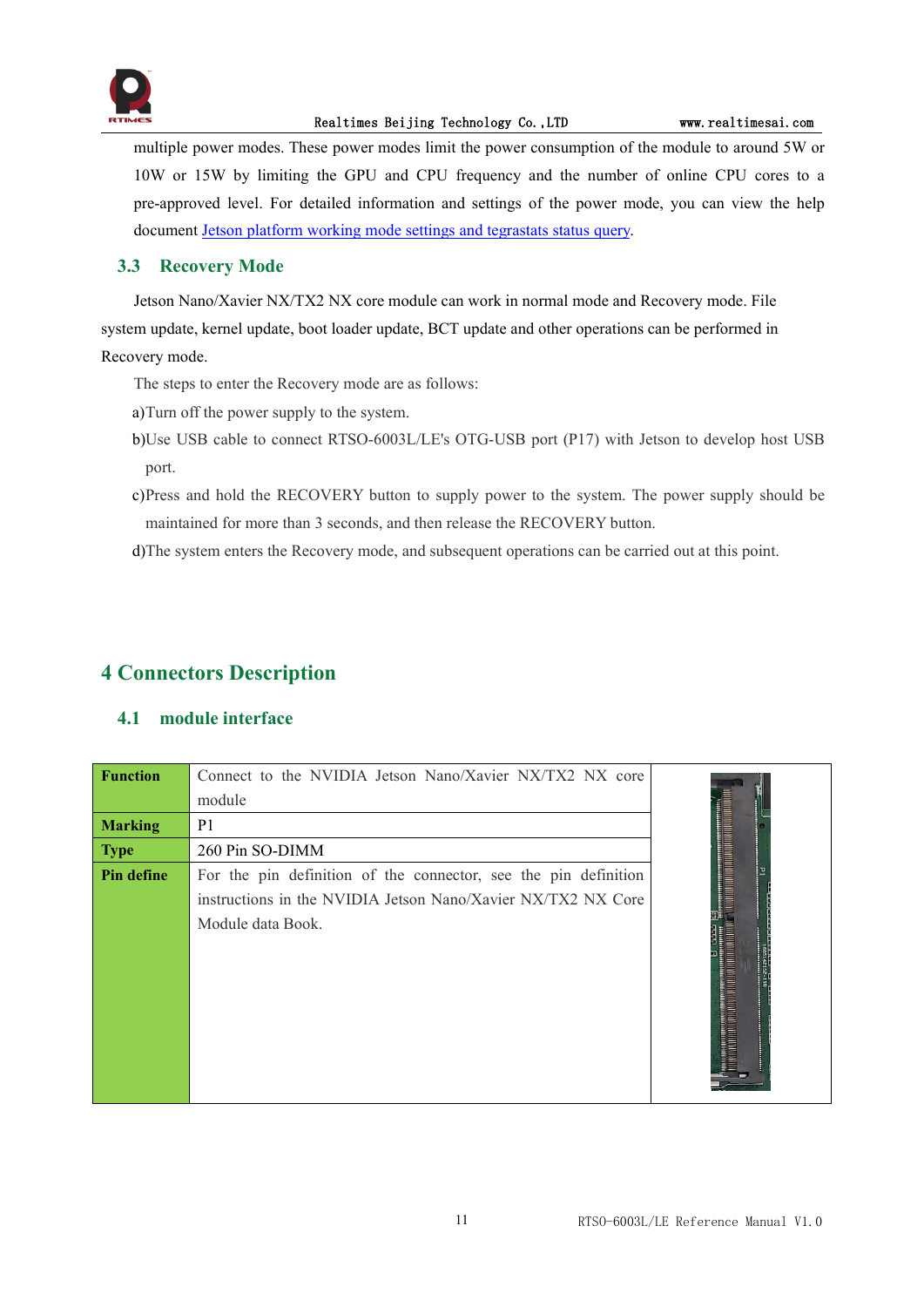

## <span id="page-12-0"></span>**4.2 Fan interface**

| <b>Function</b> |                 | Connect external cooling fan                                  |     |               |  |  |  |  |
|-----------------|-----------------|---------------------------------------------------------------|-----|---------------|--|--|--|--|
| <b>Marking</b>  | P <sub>14</sub> |                                                               |     |               |  |  |  |  |
| <b>Type</b>     |                 | Molex PicoBlade Header                                        |     |               |  |  |  |  |
| Pin define      |                 |                                                               |     |               |  |  |  |  |
|                 | Pin             | <b>Signal</b>                                                 | Pin | <b>Signal</b> |  |  |  |  |
|                 |                 | <b>GND</b>                                                    | 2   | VDD5V         |  |  |  |  |
|                 | 3               | <b>TACH</b>                                                   |     |               |  |  |  |  |
|                 |                 |                                                               |     |               |  |  |  |  |
|                 |                 | Pin-1: the mark in the green box of the picture on the right. |     |               |  |  |  |  |

## <span id="page-12-1"></span>**4.3 Micro SD card slot**

| <b>Function</b>   |                | Micro SD (TF) card slot |                |               |  |
|-------------------|----------------|-------------------------|----------------|---------------|--|
| <b>Marking</b>    | P <sub>6</sub> |                         |                |               |  |
| <b>Type</b>       | Micro SD (TF)  |                         |                |               |  |
| <b>Pin define</b> |                |                         | <b>DNADS</b>   |               |  |
|                   | Pin            | <b>Signal</b>           | Pin            | <b>Signal</b> |  |
|                   |                | SD D2                   | $\overline{2}$ | SD D3/CD      |  |
|                   | 3              | SD CMD                  | 4              | SD VDD        |  |
|                   | 5              | SD CLK                  | 6              | <b>GND</b>    |  |
|                   | ⇁              | $\mathrm{SD}$ D0        | 8              | $SD_$ 1       |  |
|                   | 9              | CD                      |                |               |  |

## <span id="page-12-2"></span>**4.4 HDMI interface**

| <b>Function</b> | HDMI interface |                   |                |                    |  |
|-----------------|----------------|-------------------|----------------|--------------------|--|
| <b>Marking</b>  | P10            |                   |                |                    |  |
| <b>Type</b>     | <b>HDMI</b>    |                   |                |                    |  |
| Pin define      |                |                   |                |                    |  |
|                 | Pin            | <b>Signal</b>     | Pin            | <b>Signal</b>      |  |
|                 |                | TMDS Data2+       | 2              | TMDS Data2 shield  |  |
|                 | 3              | TMDS Data2-       | $\overline{4}$ | TMDS Data1+        |  |
|                 | 5              | TMDS Data1 shield | 6              | TMDS Data1-        |  |
|                 | 7              | TMDS Data0+       | 8              | TMDS Data0 shield  |  |
|                 | 9              | TMDS Data0-       | 10             | TMDS Clock+        |  |
|                 | 11             | TMDS Clock shield | 12             | <b>TMDS Clock-</b> |  |
|                 | 13             | <b>CEC</b>        | 14             | Reserved           |  |
|                 | 15             | <b>SCL</b>        | 16             | <b>SDA</b>         |  |
|                 | 17             | DDC/CEC GND       | 18             | $+5V$ Power        |  |
|                 | 19             | Hot Plug Detect   |                |                    |  |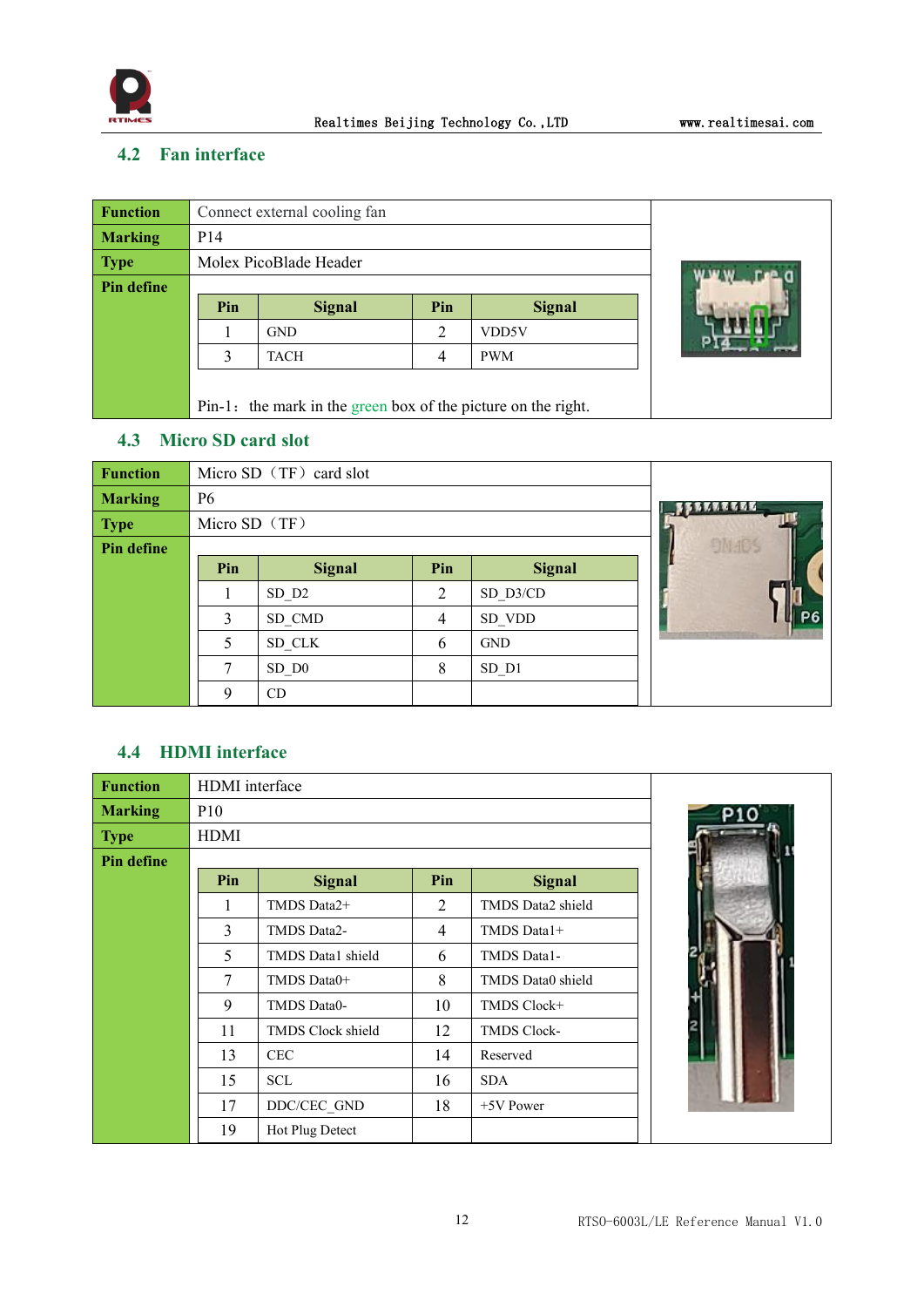

## <span id="page-13-0"></span>**4.5 Mini HDMI interface**

| <b>Function</b>   | HDMI interface |                   |                |                    |  |
|-------------------|----------------|-------------------|----------------|--------------------|--|
| <b>Marking</b>    | P <sub>9</sub> |                   |                |                    |  |
| <b>Type</b>       | Mini HDMI      |                   |                |                    |  |
| <b>Pin define</b> |                |                   |                |                    |  |
|                   | Pin            | <b>Signal</b>     | Pin            | <b>Signal</b>      |  |
|                   | 1              | TMDS Data2 shield | 2              | TMDS Data2+        |  |
|                   | 3              | TMDS Data2-       | $\overline{4}$ | TMDS Data1 shield  |  |
|                   | 5              | TMDS Data1+       | 6              | TMDS Data1-        |  |
|                   | $\tau$         | TMDS Data0 shield | 8              | TMDS Data0+        |  |
|                   | 9              | TMDS Data0-       | 10             | TMDS Clock shield  |  |
|                   | 11             | TMDS Clock+       | 12             | <b>TMDS Clock-</b> |  |
|                   | 13             | DDC/CEC Ground    | 14             | <b>CEC</b>         |  |
|                   | 15             | <b>SCL</b>        | 16             | <b>SDA</b>         |  |
|                   | 17             | Reserved          | 18             | $+5V$ Power        |  |
|                   | 19             | Hot Plug Detect   |                |                    |  |

## <span id="page-13-1"></span>**4.6 RTC battery interface**

| <b>Function</b> |                 | RTC battery holder             | BT <sub>1</sub> |  |  |
|-----------------|-----------------|--------------------------------|-----------------|--|--|
| <b>Marking</b>  | B <sub>T1</sub> |                                |                 |  |  |
| <b>Type</b>     |                 | Compatible with CR1220 battery | Ξ               |  |  |
| Pin define      |                 |                                |                 |  |  |
|                 | Pin             | <b>Signal</b>                  |                 |  |  |
|                 |                 | $^+$                           |                 |  |  |
|                 |                 |                                | ш               |  |  |
|                 |                 |                                |                 |  |  |

## <span id="page-13-2"></span>**4.7 M.2 KEY E interface**

| <b>Function</b> |                | M.2 KEY E interface                    |     |                 |                                                                                                                                                                                                                                                                                                                                                                                                                                                                                                                                                            |  |  |
|-----------------|----------------|----------------------------------------|-----|-----------------|------------------------------------------------------------------------------------------------------------------------------------------------------------------------------------------------------------------------------------------------------------------------------------------------------------------------------------------------------------------------------------------------------------------------------------------------------------------------------------------------------------------------------------------------------------|--|--|
| <b>Marking</b>  | P <sub>3</sub> |                                        |     |                 |                                                                                                                                                                                                                                                                                                                                                                                                                                                                                                                                                            |  |  |
| <b>Type</b>     |                | M2 connector. Height 4.2mm             |     |                 |                                                                                                                                                                                                                                                                                                                                                                                                                                                                                                                                                            |  |  |
| Pin define      |                | $P3 \nightharpoonup P3$<br><b>OTPS</b> |     |                 |                                                                                                                                                                                                                                                                                                                                                                                                                                                                                                                                                            |  |  |
|                 | Pin            | <b>Signal</b>                          | Pin | <b>Signal</b>   | <b>NZ OPEL</b><br>$O$ TP!                                                                                                                                                                                                                                                                                                                                                                                                                                                                                                                                  |  |  |
|                 |                | <b>GND</b>                             | 2   | 3.3V            | $\textcolor{red}{\textbf{-}}\textcolor{blue}{\textbf{1}}\textcolor{blue}{\textbf{1}}\textcolor{blue}{\textbf{1}}\textcolor{blue}{\textbf{1}}\textcolor{blue}{\textbf{1}}\textcolor{blue}{\textbf{-}}\textcolor{blue}{\textbf{-}}\textcolor{blue}{\textbf{1}}\textcolor{blue}{\textbf{1}}\textcolor{blue}{\textbf{1}}\textcolor{blue}{\textbf{1}}\textcolor{blue}{\textbf{1}}\textcolor{blue}{\textbf{1}}\textcolor{blue}{\textbf{-}}\textcolor{blue}{\textbf{-}}\textcolor{blue}{\textbf{-}}\textcolor{blue}{\textbf{-}}\textcolor{blue}{\textbf{-}}$<br>2 |  |  |
|                 | 3              | USB DP                                 | 4   | 3.3V            |                                                                                                                                                                                                                                                                                                                                                                                                                                                                                                                                                            |  |  |
|                 | 5              | USB DM                                 | 6   | LED#            |                                                                                                                                                                                                                                                                                                                                                                                                                                                                                                                                                            |  |  |
|                 |                | <b>GND</b>                             | 8   | PCM CLK/12S SCK |                                                                                                                                                                                                                                                                                                                                                                                                                                                                                                                                                            |  |  |
|                 | 9              | <b>SDIO CLK</b>                        | 10  | PCM SYNC/12S WS |                                                                                                                                                                                                                                                                                                                                                                                                                                                                                                                                                            |  |  |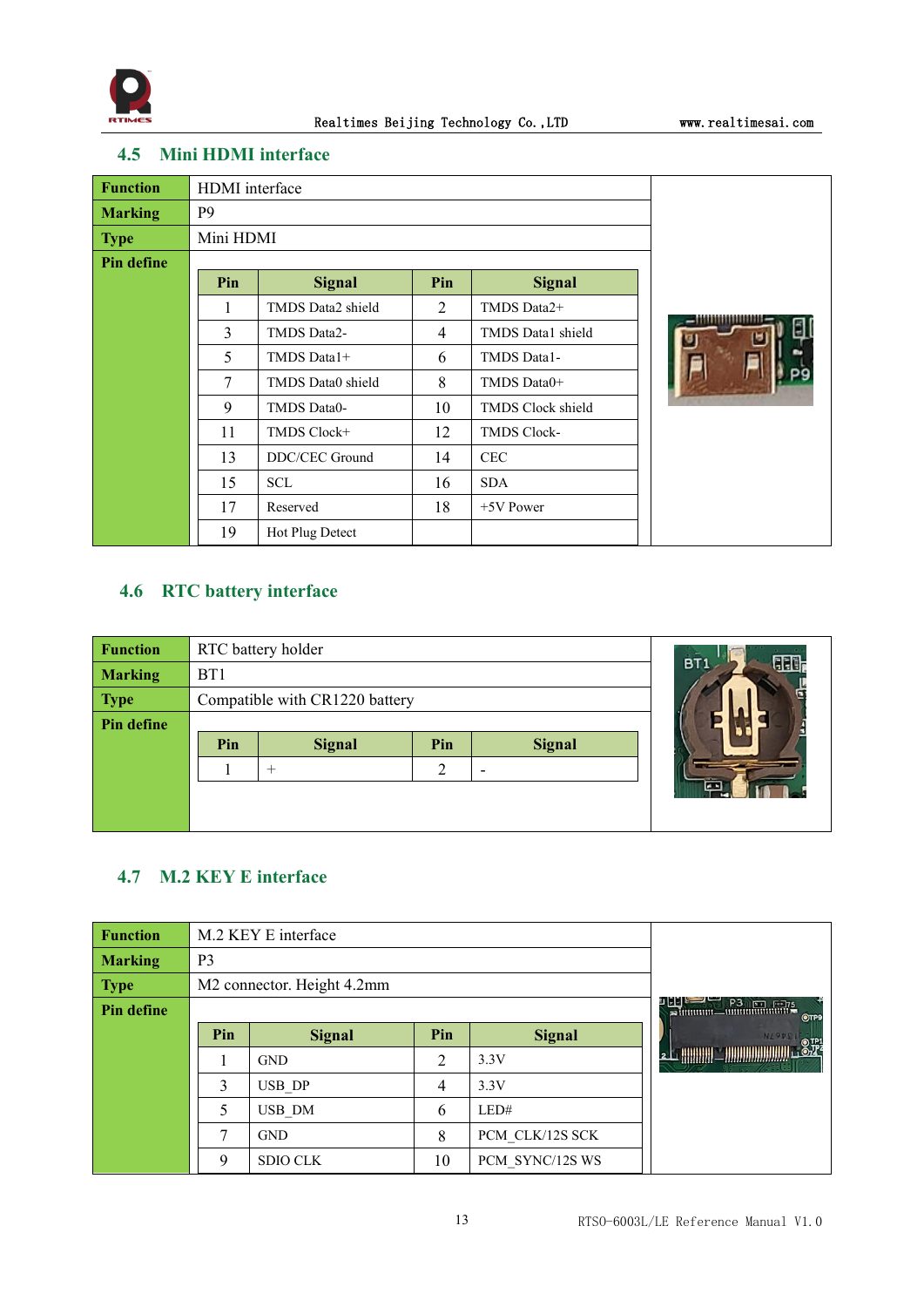

#### Realtimes Beijing Technology Co., LTD www.realtimesai.com

|    |                   | ------- ---------- |                     |  |
|----|-------------------|--------------------|---------------------|--|
| 11 | SDIO CMD          | 12                 | AP_PCM_IN/12S SD_IN |  |
|    |                   |                    | AP PCM OUT/12S      |  |
| 13 | <b>SDIO DATA0</b> | 14                 | $SD_OUT$            |  |
| 15 | SDIO DATA1        | 16                 | LED2#               |  |
| 17 | SDIO DATA2        | 18                 | GND                 |  |
| 19 | SDIO DATA3        | 20                 | UART_WAKE#          |  |
| 21 | SDIO WAKE#        | 22                 | AP_UART_RXD         |  |
| 23 | SDIO RESET#       | 32                 | AP_UART_TXD         |  |
| 33 | <b>GND</b>        | 34                 | AP_UART_CTS         |  |
| 35 | AP_PETP0          | 36                 | AP_UART_RTS         |  |
| 37 | AP_PETN0          | 38                 | VENDOR DEFINED      |  |
| 39 | GND               | 40                 | VENDOR DEFINED      |  |
| 41 | AP_PERP0          | 42                 | VENDOR DEFINED      |  |
| 43 | AP PERN0          | 44                 | COEX3               |  |
| 45 | <b>GND</b>        | 46                 | COEX <sub>2</sub>   |  |
| 47 | <b>REFCLKP0</b>   | 48                 | COEX1               |  |
| 49 | <b>REFCLKN0</b>   | 50                 | SUSCLK_32KHZ        |  |
| 51 | GND               | 52                 | PERST0#             |  |
| 53 | CLKREQ0#          | 54                 | W_DISABLE2#         |  |
| 55 | PEWAKE0#          | 56                 | W DISABLE1#         |  |
| 57 | <b>GND</b>        | 58                 | I2C_DATA            |  |
| 59 | AP_RESERVED/PETP1 | 60                 | I2C_CLK             |  |
| 61 | AP RESERVED/PETN1 | 62                 | ${\sf ALERT\#}$     |  |
| 63 | GND               | 64                 | <b>RESERVED</b>     |  |
| 65 | AP RESERVED/PERP1 | 66                 | UIM_SWP/PERST1#     |  |
| 67 | AP RESERVED/PERN1 |                    | UIM POWER SNK/CLK   |  |
|    |                   | 68                 | REQ1#               |  |
| 69 | <b>GND</b>        |                    | UIM_POWER_SRC/GPIO  |  |
|    |                   | 70                 | 1/PEWAKE1#          |  |
| 71 | RESERVED/REFCLKP1 | 72                 | 3.3V                |  |
| 73 | RESERVED/REFCLKN1 | 74                 | 3.3V                |  |
| 75 | GND               |                    |                     |  |

## <span id="page-14-0"></span>**4.8 M.2 KEY M interface**

| <b>Function</b> | M.2 KEY M interface |                            |     |                 |  |
|-----------------|---------------------|----------------------------|-----|-----------------|--|
| <b>Marking</b>  | P <sub>2</sub>      |                            |     |                 |  |
| <b>Type</b>     |                     | M2 connector. Height 4.2mm |     |                 |  |
| Pin define      |                     |                            |     |                 |  |
|                 | Pin                 | <b>Signal</b>              | Pin | <b>Signal</b>   |  |
|                 |                     | <b>GND</b>                 |     | 3V <sub>3</sub> |  |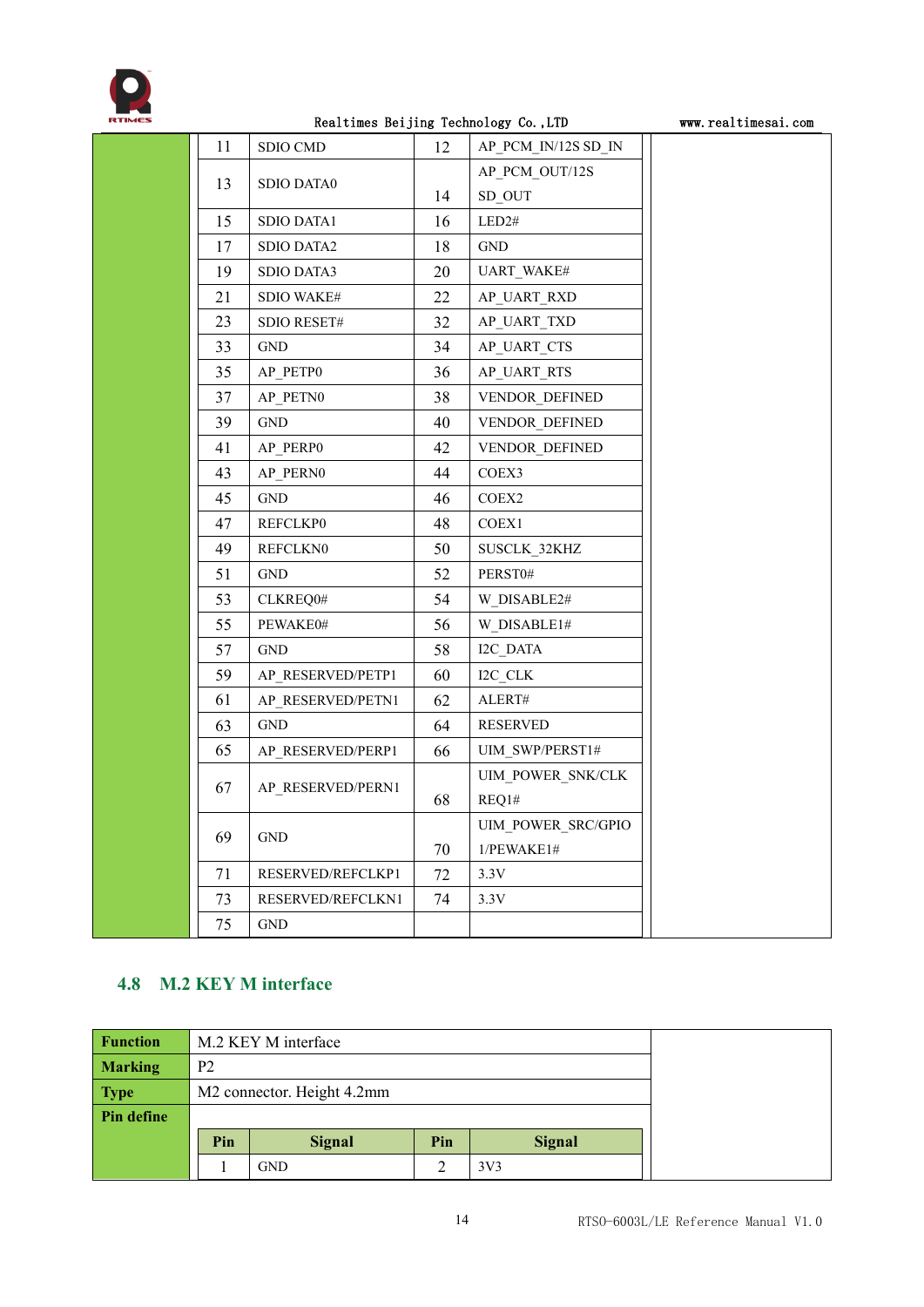

## Realtimes Beijing Technology Co., LTD www.realtimesai.com

| 3                | $\operatorname{GND}$ | 4  | 3V3                         | P <sub>2</sub> |
|------------------|----------------------|----|-----------------------------|----------------|
| 5                | PER3 N               | 6  | $\rm NC$                    |                |
| $\boldsymbol{7}$ | PER3_P               | 8  | $\rm NC$                    |                |
| 9                | $\operatorname{GND}$ | 10 | $\ensuremath{\mathsf{LED}}$ |                |
| 11               | PET3_N               | 12 | 3V3                         |                |
| 13               | PET3_P               | 14 | 3V3                         |                |
| 15               | $\operatorname{GND}$ | 16 | 3V3                         |                |
| 17               | PER2 N               | 18 | 3V3                         |                |
| 19               | PER <sub>2_P</sub>   | 20 | $\rm NC$                    |                |
| 21               | $\operatorname{GND}$ | 22 | $\rm NC$                    |                |
| 23               | PET2 N               | 24 | $\rm NC$                    |                |
| 25               | PET2_P               | 26 | $\rm NC$                    |                |
| 27               | $\operatorname{GND}$ | 28 | $\rm NC$                    |                |
| 29               | PER1_N               | 30 | $\rm NC$                    |                |
| 31               | PER1 P               | 32 | $\rm NC$                    |                |
| 33               | $\operatorname{GND}$ | 34 | $\rm NC$                    |                |
| 35               | PET1_N               | 36 | $\rm NC$                    |                |
| 37               | PET1_P               | 38 | $\rm NC$                    |                |
| 39               | $\operatorname{GND}$ | 40 | SMB_CLK                     |                |
| 41               | PERO_N               | 42 | SMB_DATA                    |                |
| 43               | PERO_P               | 44 | ALERT*                      |                |
| 45               | $\operatorname{GND}$ | 46 | NC                          |                |
| 47               | PETO_N               | 48 | $\rm NC$                    |                |
| 49               | PET <sub>0_P</sub>   | 50 | PERST#                      |                |
| 51               | $\operatorname{GND}$ | 52 | CLKREQ#                     |                |
| 53               | REFCLK_N             | 54 | PEWAKE#                     |                |
| 55               | REFCLK P             | 56 | $\rm NC$                    |                |
| 57               | <b>GND</b>           | 58 | $\rm NC$                    |                |
| 67               | NC                   | 68 | SUSCLK(32KHZ)               |                |
| 69               | $\rm NC$             | 70 | 3V3                         |                |
| 71               | $\operatorname{GND}$ | 72 | 3V3                         |                |
| 73               | <b>GND</b>           | 74 | 3V3                         |                |
| 75               | $\operatorname{GND}$ |    |                             |                |

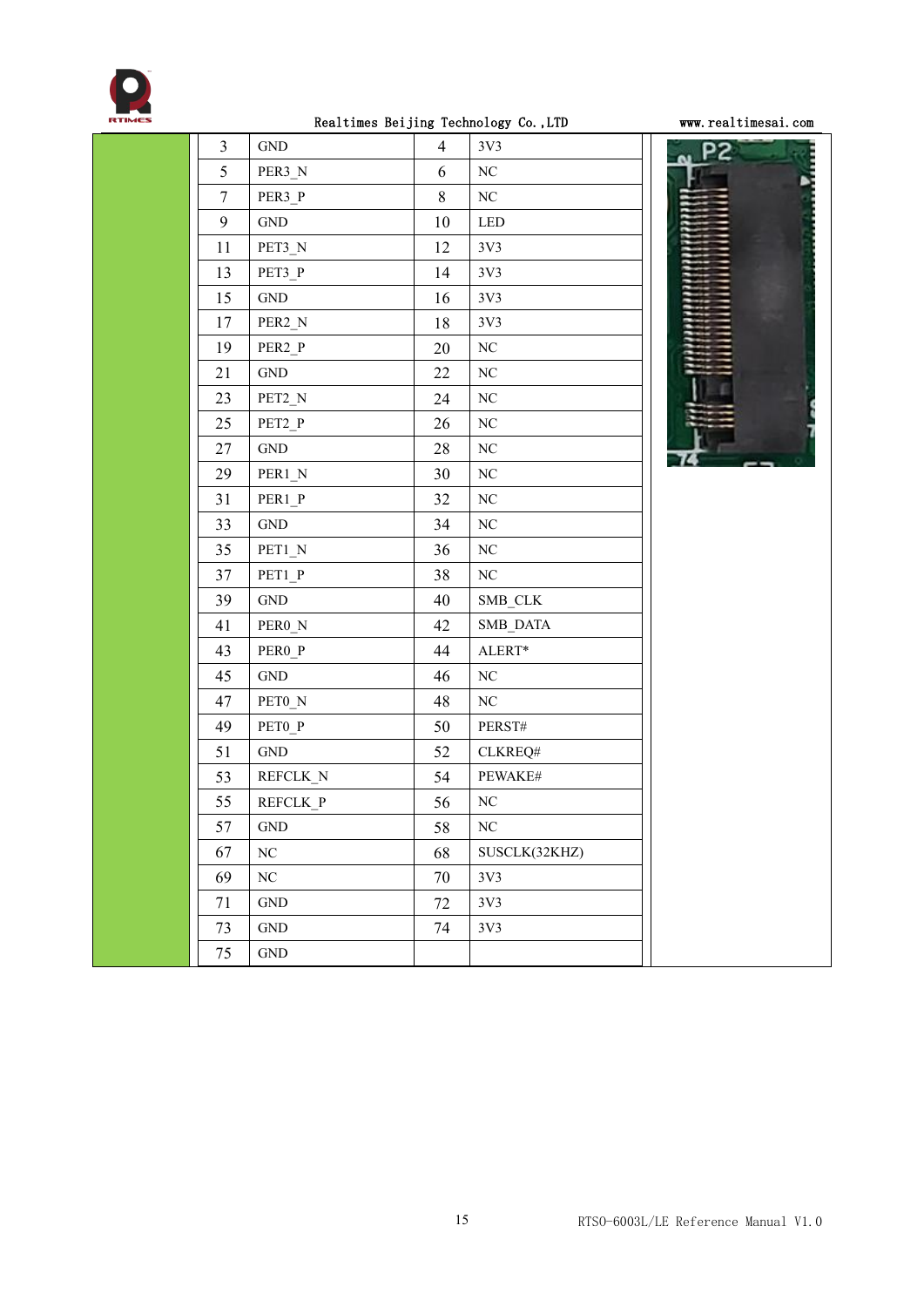

## <span id="page-16-0"></span>**4.9 Power input interface 1**

| <b>Function</b> |                 | Power input terminal                                    |     |               |  |  |  |
|-----------------|-----------------|---------------------------------------------------------|-----|---------------|--|--|--|
| <b>Marking</b>  | P <sub>16</sub> |                                                         |     |               |  |  |  |
| <b>Type</b>     |                 | Needle Connector-Through Hole-4-Position-0.165"(4.20mm) |     |               |  |  |  |
| Pin define      |                 |                                                         |     |               |  |  |  |
|                 | Pin             | <b>Signal</b>                                           | Pin | <b>Signal</b> |  |  |  |
|                 |                 | POWER IN                                                | 2   | POWER IN      |  |  |  |
|                 | 3               | <b>GND</b>                                              | 4   | <b>GND</b>    |  |  |  |
|                 |                 |                                                         |     |               |  |  |  |
|                 |                 | Pin1: the place marked by the green box on the right    |     |               |  |  |  |
|                 |                 | Pin2: the place marked by the red box on the right      |     |               |  |  |  |

## <span id="page-16-1"></span>**4.10 Power input interface 2**

| <b>Function</b> |                 | Power input terminal                                    |     |               |          |  |  |
|-----------------|-----------------|---------------------------------------------------------|-----|---------------|----------|--|--|
| <b>Marking</b>  | P <sub>15</sub> |                                                         |     |               |          |  |  |
| <b>Type</b>     |                 | Needle Connector-Through Hole-4-Position-0.165"(4.20mm) |     |               |          |  |  |
| Pin define      |                 |                                                         |     |               |          |  |  |
|                 | Pin             | <b>Signal</b>                                           | Pin | <b>Signal</b> |          |  |  |
|                 |                 | POWER IN                                                | 2   | POWER IN      | $z_{1d}$ |  |  |
|                 | 3               | <b>GND</b>                                              | 4   | <b>GND</b>    |          |  |  |
|                 |                 |                                                         |     |               |          |  |  |
|                 |                 | Pin1: the place marked by the green box on the right    |     |               |          |  |  |
|                 |                 | Pin2: the place marked by the red box on the right      |     |               |          |  |  |

## <span id="page-16-2"></span>**4.11 Network interface**

| <b>Function</b> |              | Gigabit Ethernet connector |                |                   |  |  |  |  |
|-----------------|--------------|----------------------------|----------------|-------------------|--|--|--|--|
| <b>Marking</b>  | P7           |                            |                |                   |  |  |  |  |
| <b>Type</b>     | RJ45         |                            |                |                   |  |  |  |  |
| Pin define      |              |                            |                |                   |  |  |  |  |
|                 | Pin          | <b>Signal</b>              | Pin            | <b>Signal</b>     |  |  |  |  |
|                 |              | $TP0+$                     | $\overline{2}$ | TP <sub>0</sub> - |  |  |  |  |
|                 | 3            | $TP1+$                     | $\overline{4}$ | $TP2+$            |  |  |  |  |
|                 | 5            | $TP2-$                     | 6              | $TP1-$            |  |  |  |  |
|                 | $\mathbf{r}$ | $TP3+$                     | 8              | TP3-              |  |  |  |  |
|                 |              |                            |                |                   |  |  |  |  |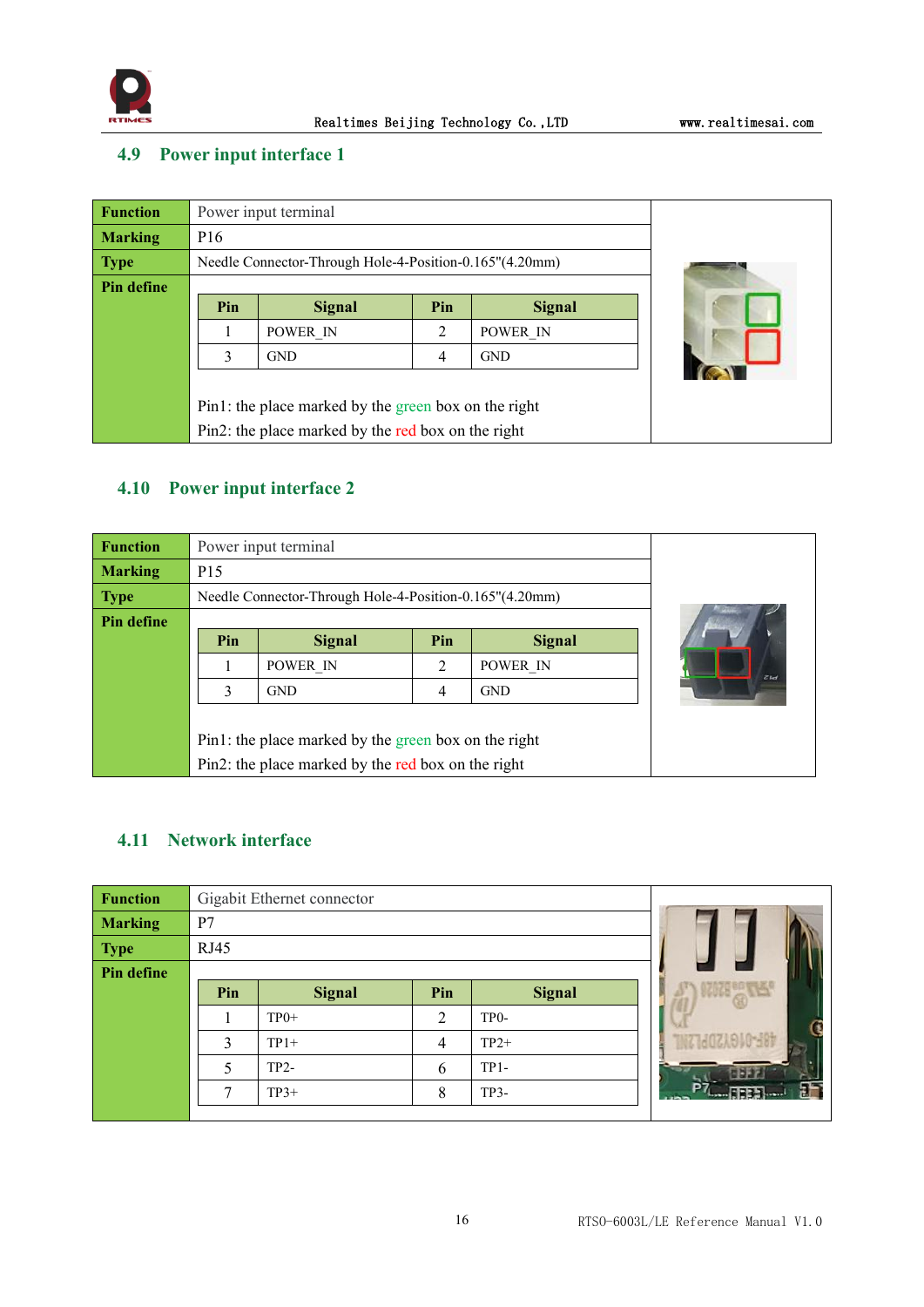

## <span id="page-17-0"></span>**4.12 4 Integrated front-end ports(POE)**

| <b>Function</b> |           | Four gigabit Ethernet connectors (POE) |     |                   |  |                                  |  |
|-----------------|-----------|----------------------------------------|-----|-------------------|--|----------------------------------|--|
| <b>Marking</b>  | <b>P4</b> |                                        |     |                   |  |                                  |  |
| <b>Type</b>     |           | 4 x RJ45                               |     |                   |  |                                  |  |
| Pin define      |           | Ţ                                      |     |                   |  |                                  |  |
|                 | Pin       | <b>Signal</b>                          | Pin | <b>Signal</b>     |  | HR931474CE PAR                   |  |
|                 |           | $TP0+$                                 | 2   | TP <sub>0</sub> - |  | <b>SITE</b> <i><b>NUMMEN</b></i> |  |
|                 | 3         | $TP1+$                                 | 4   | $TP2+$            |  | <b>WE</b><br><b>Film</b>         |  |
|                 |           | $TP2-$                                 | 6   | $TP1-$            |  | COUNTRY REPORT OF THE THEFT.     |  |
|                 | ⇁         | $TP3+$                                 | 8   | $TP3-$            |  |                                  |  |
|                 |           |                                        |     |                   |  |                                  |  |

## <span id="page-17-1"></span>**4.13 USB3.0 interface**

| <b>Function</b>   | USB3.0 interface |               |                |               |              |
|-------------------|------------------|---------------|----------------|---------------|--------------|
| <b>Marking</b>    | P <sub>18</sub>  |               |                |               | TP20 TP8 P18 |
| <b>Type</b>       | USB Type-A       |               |                |               |              |
| <b>Pin define</b> |                  |               |                |               |              |
|                   | Pin              | <b>Signal</b> | Pin            | <b>Signal</b> |              |
|                   |                  | <b>VBUS</b>   | $\overline{2}$ | $D-$          |              |
|                   | 3                | $D+$          | $\overline{4}$ | <b>GND</b>    |              |
|                   | 5                | SSRX-         | 6              | SSRX+         |              |
|                   | 7                | <b>GND</b>    | 8              | SSTX-         |              |
|                   | 9                | $SSTX+$       |                |               |              |

## <span id="page-17-2"></span>**4.14 USB2.0 OTG**

| <b>Function</b> |     | Micro USB interface  |                |               |  |  |  |
|-----------------|-----|----------------------|----------------|---------------|--|--|--|
| <b>Marking</b>  | P17 |                      |                |               |  |  |  |
| <b>Type</b>     |     | Micro USB 2.0 Type-B |                |               |  |  |  |
| Pin define      |     |                      |                |               |  |  |  |
|                 | Pin | <b>Signal</b>        | Pin            | <b>Signal</b> |  |  |  |
|                 |     | <b>VBUS</b>          | $\overline{2}$ | DN            |  |  |  |
|                 | 3   | DP                   | 4              | ID            |  |  |  |
|                 | 5   | <b>GND</b>           |                |               |  |  |  |
|                 |     |                      |                |               |  |  |  |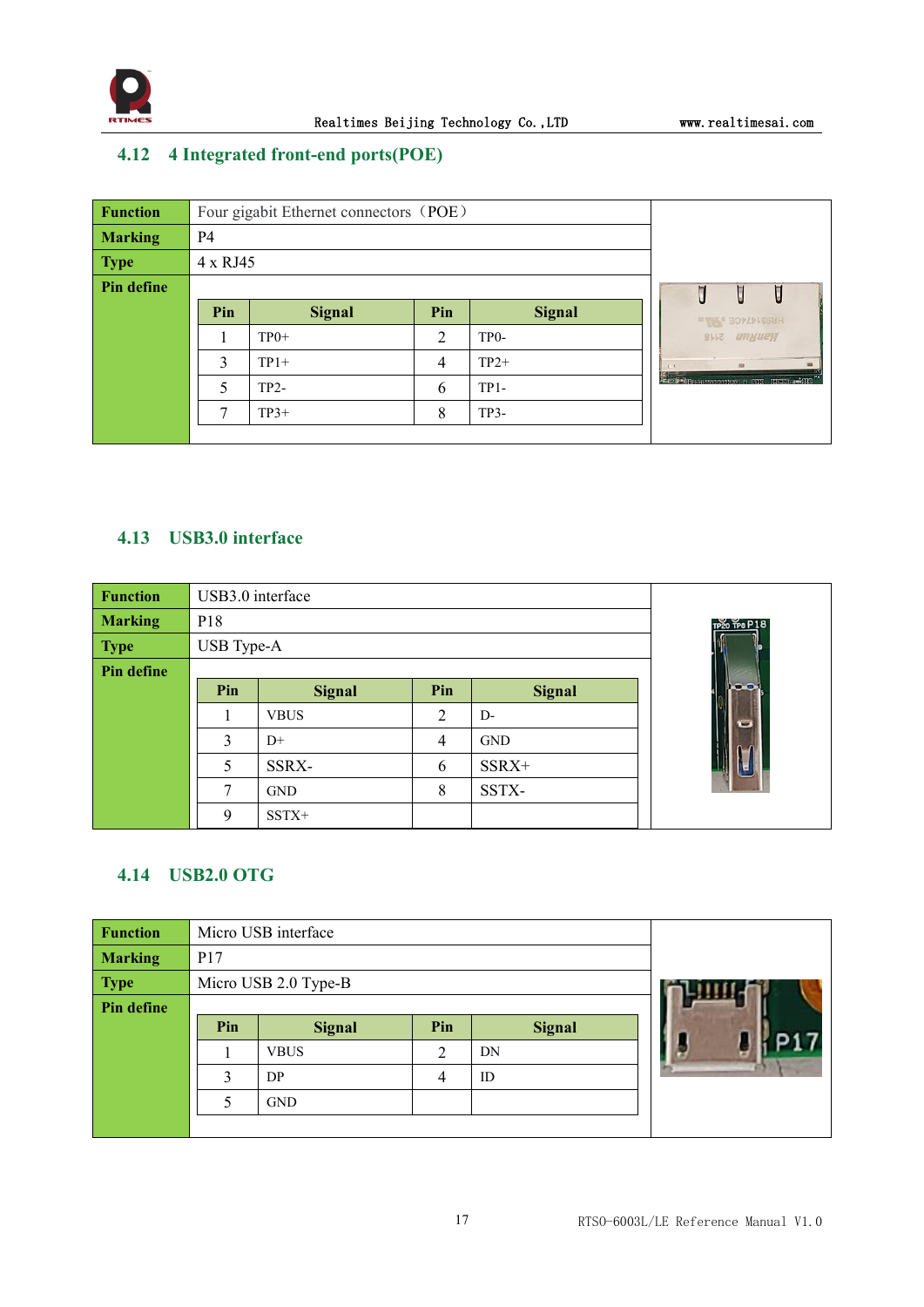

## <span id="page-18-0"></span>**4.15 Isolated communication port**

| <b>Function</b>   |            |                                                      |     | Isolated communication port (485, CAN, 4 x opto-isolator I/O)     |  |  |  |  |
|-------------------|------------|------------------------------------------------------|-----|-------------------------------------------------------------------|--|--|--|--|
| <b>Marking</b>    | P13        |                                                      |     |                                                                   |  |  |  |  |
| <b>Type</b>       |            | Double row of bent pins at plate end 3.81mm          |     |                                                                   |  |  |  |  |
| <b>Pin define</b> | Pin        | <b>Signal</b>                                        | Pin | <b>Signal</b>                                                     |  |  |  |  |
|                   |            | RS485 A                                              | 2   | $IN1+$                                                            |  |  |  |  |
|                   | 3          | <b>RS485 B</b>                                       | 4   | $IN1-$                                                            |  |  |  |  |
|                   | 5          | <b>CANH</b>                                          | 6   | $IN2+$                                                            |  |  |  |  |
|                   | 7          | CANL                                                 | 8   | $IN2-$                                                            |  |  |  |  |
|                   | 9          | $OUT1+$                                              | 10  | $OUT2+$                                                           |  |  |  |  |
|                   | 11         | OUT <sub>1</sub> -                                   | 12  | OUT2-                                                             |  |  |  |  |
|                   |            | Pin1: the place marked by the blue box on the right. |     |                                                                   |  |  |  |  |
|                   |            | Pin2: the place marked by the red box on the right.  |     |                                                                   |  |  |  |  |
|                   |            |                                                      |     | The RS485 mapping file in the Linux system is ttyTHS1 in the /dev |  |  |  |  |
|                   | directory. |                                                      |     |                                                                   |  |  |  |  |

## <span id="page-18-1"></span>**4.16 Multi-function needle insertion**

| <b>Function</b>   |                | Multi-function needle insertion                       |                |                                                             |  |  |  |  |
|-------------------|----------------|-------------------------------------------------------|----------------|-------------------------------------------------------------|--|--|--|--|
| <b>Marking</b>    | P12            |                                                       |                |                                                             |  |  |  |  |
| <b>Type</b>       | $2.54$ mm      | pitch 2x14 Pin Dip                                    |                |                                                             |  |  |  |  |
| <b>Pin define</b> | Pin            | <b>Signal</b>                                         | Pin            | <b>Signal</b>                                               |  |  |  |  |
|                   | 1              | VDD3V3 C                                              | $\overline{2}$ | VDD5V C                                                     |  |  |  |  |
|                   | $\overline{3}$ | UART2_TXD_3V3                                         | 4              | UART2_RXD_3V3                                               |  |  |  |  |
|                   | 5              | UART1_TXD1_3V3                                        | 6              | UART1_RXD1_3V3                                              |  |  |  |  |
|                   | 7              | <b>GND</b>                                            | 8              | <b>GND</b>                                                  |  |  |  |  |
|                   | 9              | I2C0 SCL                                              | 10             | $I2C1$ <sub>_</sub> SCL                                     |  |  |  |  |
|                   | 11             | I2C0_SDA                                              | 12             | $I2C1$ <sub>_</sub> SDA                                     |  |  |  |  |
|                   | 13             | SPI0_SCK_3V3                                          | 14             | SPI1_SCK_3V3                                                |  |  |  |  |
|                   | 15             | SPI0 MISO 3V3                                         | 16             | SPI1_MISO_3V3                                               |  |  |  |  |
|                   | 17             | SPI0 MOSI 3V3                                         | 18             | SPI1_MOSI_3V3                                               |  |  |  |  |
|                   | 19             | SPIO CSO 3V3                                          | 20             | SPI1_CS0_3V3                                                |  |  |  |  |
|                   | 21             | GPIO9_3V3                                             | 22             | RESET BTN IN                                                |  |  |  |  |
|                   | 23             | SPI0_CS1_3V3                                          | 24             | RECOVERY_BTN_IN                                             |  |  |  |  |
|                   | 25             | SPI1 CS1 3V3                                          | 26             | POWER_BTN_IN                                                |  |  |  |  |
|                   | 27             | <b>GND</b>                                            | 28             | <b>GND</b>                                                  |  |  |  |  |
|                   |                | Pin1: the place marked by the green box on the right. |                |                                                             |  |  |  |  |
|                   |                | Pin2: the place marked by the red box on the right.   |                |                                                             |  |  |  |  |
|                   |                |                                                       |                | The two serial ports UART1~UART2 lead out are both 3.3V TTL |  |  |  |  |
|                   | logic level.   |                                                       |                |                                                             |  |  |  |  |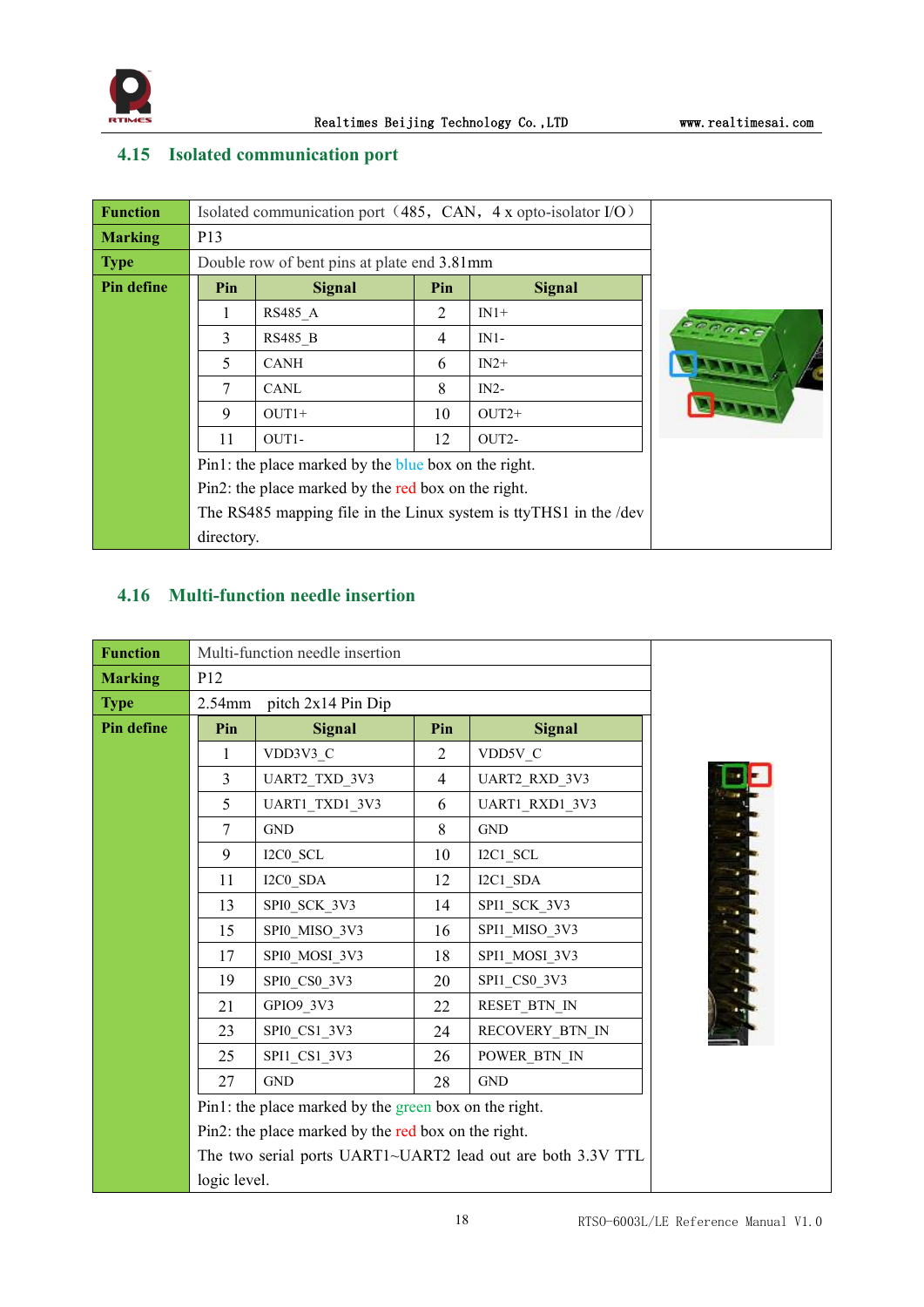

| RTIMES | Realtimes Beijing Technology Co., LTD                                 | www.realtimesai.com |
|--------|-----------------------------------------------------------------------|---------------------|
|        | UART2 is the debug serial port. The mapping files of UART1 and        |                     |
|        | UART2 in the Linux system are ttyTHS0 and ttyTCU0 in the /dev         |                     |
|        | directory.                                                            |                     |
|        | The mapping files of SPI0 and SPI1 in the Linux system are spi0.0 and |                     |
|        | spi1.0 in the /dev directory.                                         |                     |

## <span id="page-19-0"></span>**5 Hardware update history**

## **RTSO-6003L/LE update history**

| <b>Version</b> | <b>Reason for change</b> |  |  |
|----------------|--------------------------|--|--|
| $\sqrt{71}$    | Initial release          |  |  |

## <span id="page-19-1"></span>**6 Product size**

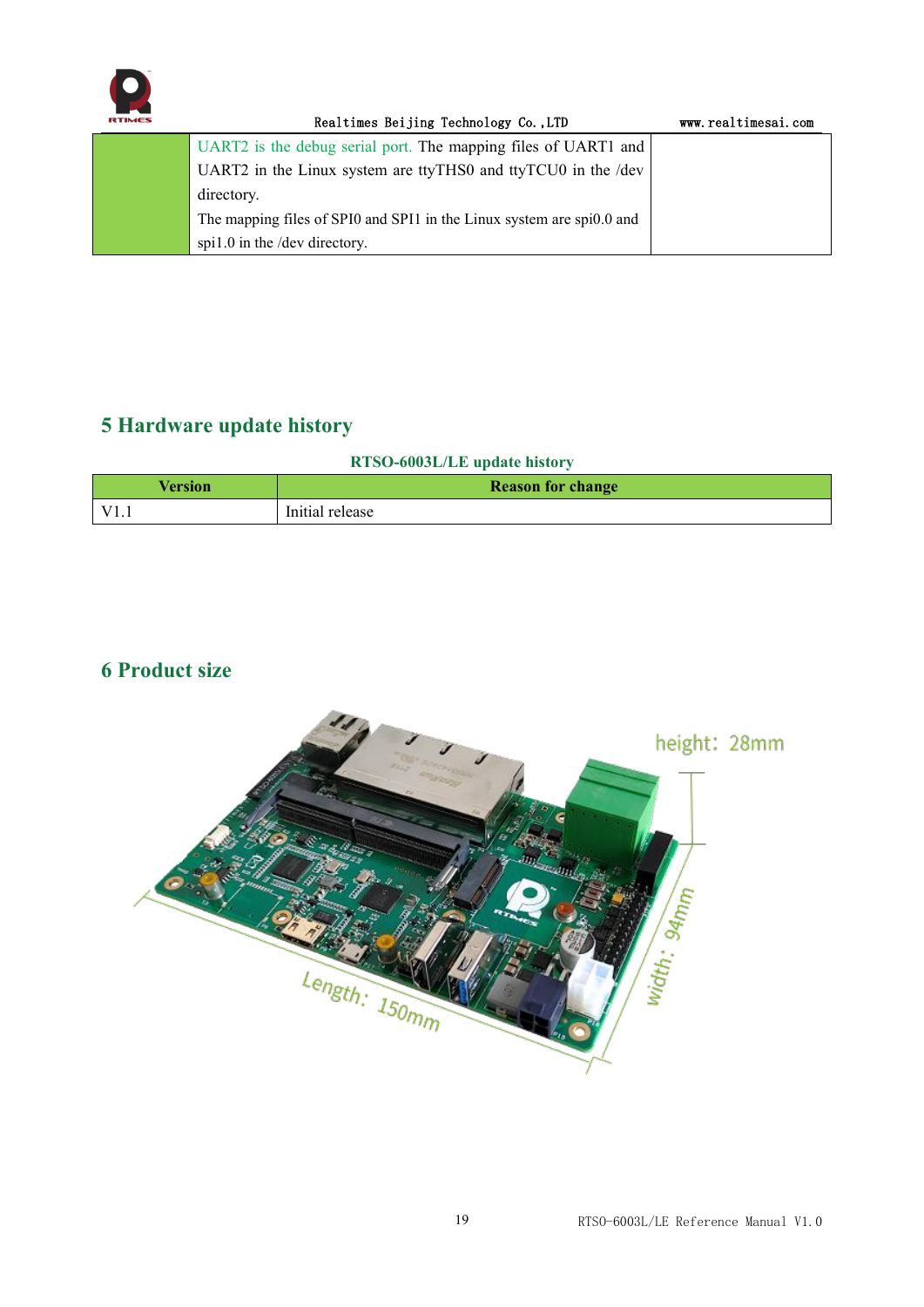

## <span id="page-20-0"></span>**7 Software/BSP Details**

When the RTSO-6003L/LE carrier board is working on a system burned with the official original version of NVIDIA Linux For Tegra (L4T). Some interfaces can be supported. But some interfaces cannot work normally.

RTSO-6003L/LE onboard interface full support, need to load the supporting driver patch.

## NVIDIA LT4 package can be downloaded from the following link:

**<https://developer.nvidia.com/embedded/linux-tegra>** RTSO-6003L/LE Driver patch support package download: **http:// [www.realtimesai.com/](https://www.realtimesai.com/en/software.html)**